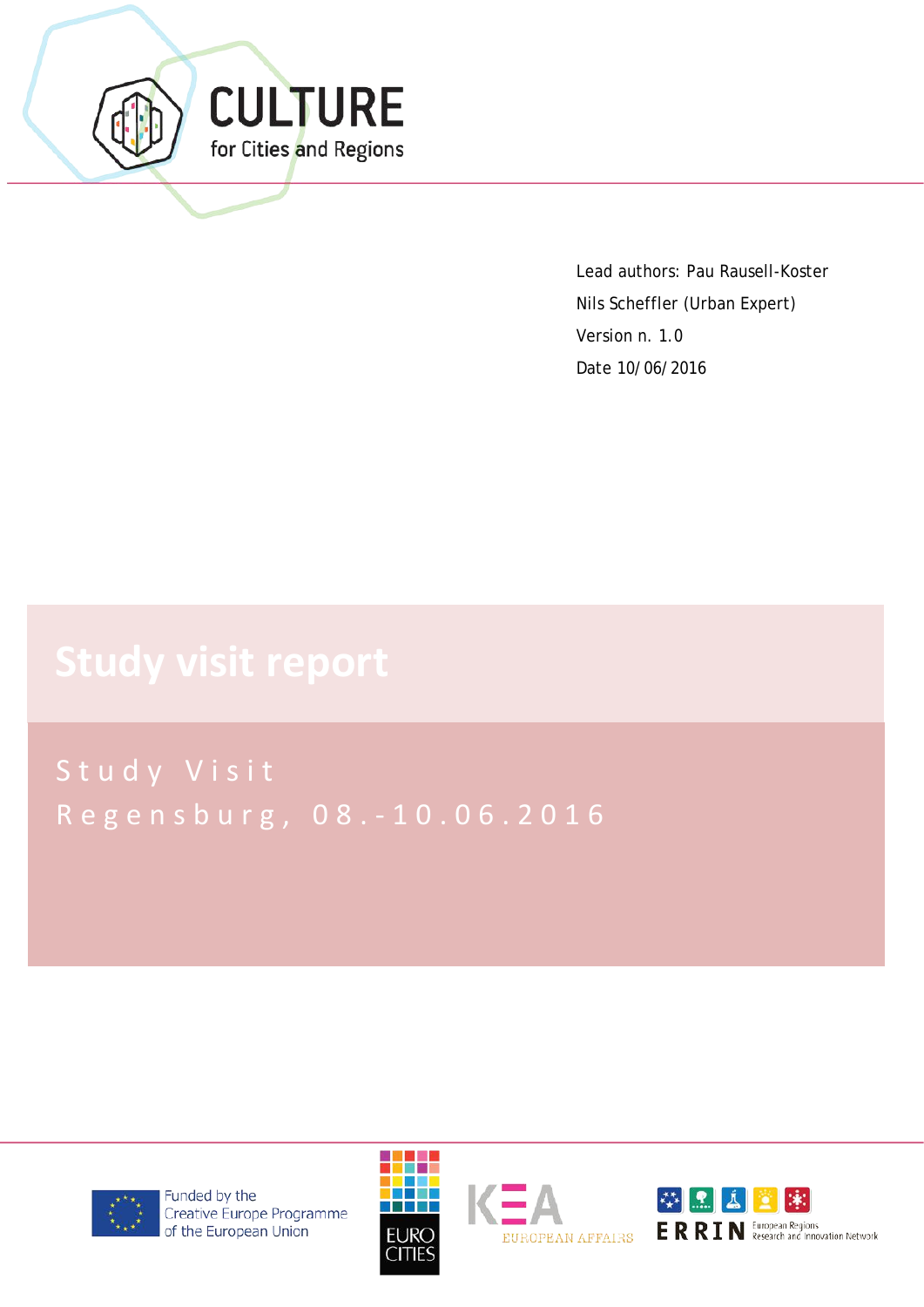# **TABLE OF CONTENTS**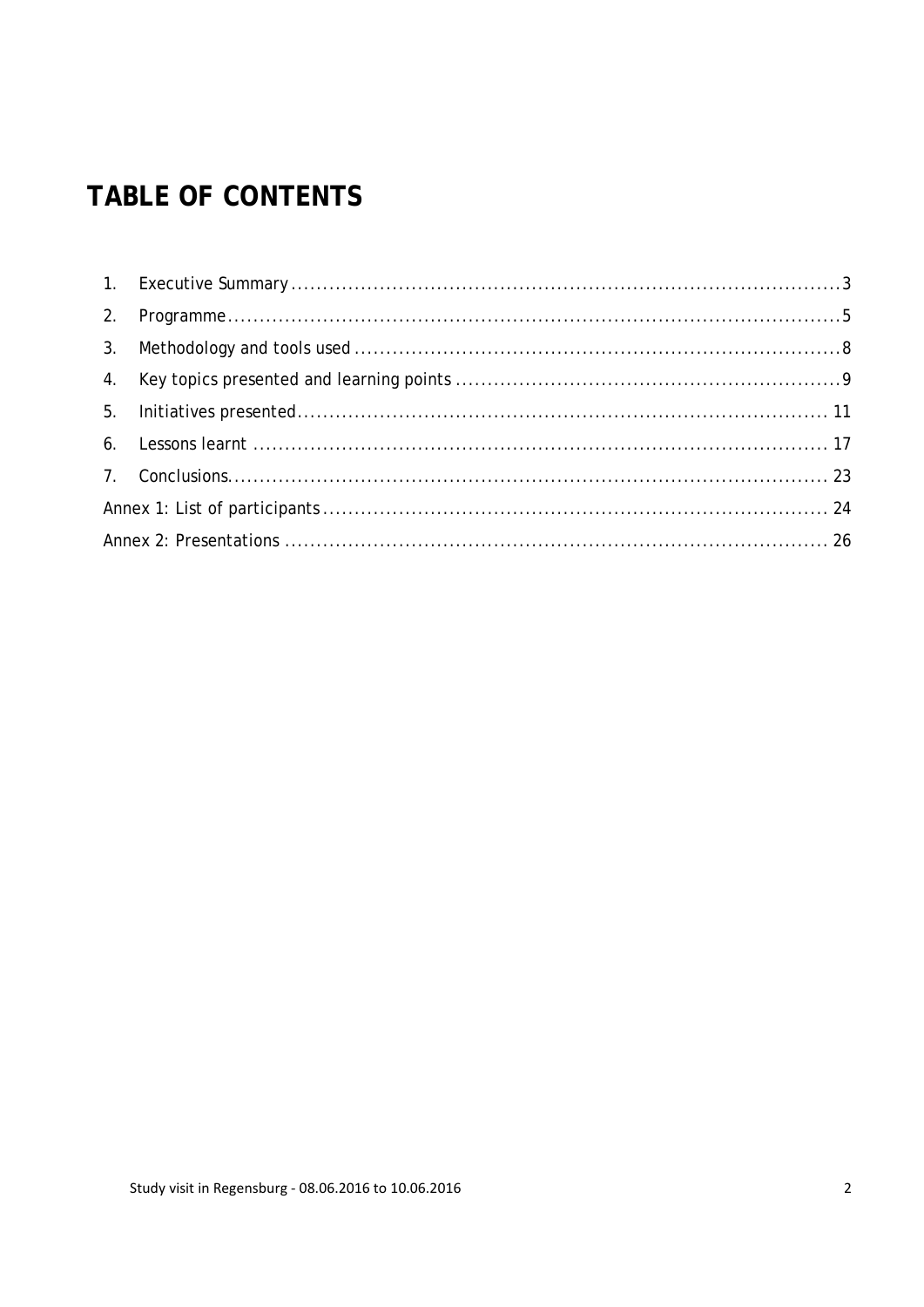### <span id="page-2-0"></span>**1. Executive Summary**

The objectives of the study visit can be summarized in two main aspects:

- i) Monitoring of the articulation process of the UNESCO World Heritage Site Management Plan from the participatory point of view, and analysis of the models used to communicate about heritage. The first day focused on how to communicate the goals of the Integrated Management Plan for the UNESCO World Heritage Site "Old Town of Regensburg with Stadtamhof", as well as its contents and structure and its development through a participatory process. To explore the different ways in which World Heritage can be communicated, the participants in the study visit were taken to the World Heritage Visitor Centre, where they learnt about its specific functions and the development of the concept by a multidisciplinary team coordinated by the city authority.
- ii) An attempt to connect the dynamics generated since the declaration of the site as World Heritage with the development of the cultural and creative industries in the context of a local economy with growth rates higher than the rest of the Bavarian region and Germany as a whole.

From the point of view of the challenges in Regensburg are how to capitalise on a unique historical centre recognised by UNESCO as a World Heritage Site, despite the fact that the city is already experiencing an excellent economic dynamic explained by the strong momentum of industrial production. Heritage is not an essential resource but an added opportunity. The ultimate goal is to achieve an "integrated revitalisation to balance/adapt the uses/functions of the historic urban landscape to the different stakeholder needs".

From the second day, the visit focused on the analysis of the various projects and the possibilities attempting to connect memory, represented by the management of the historical centre, with other activities linked to innovation and related to the cultural and creative sectors. The aim, and also the main challenge, is preserving the multifunctional dimension (commerce, tourism, business activities linked to the cultural and creative sectors, residential areas and spaces dedicated to university life) of the city's historical centre.

Local authorities have made remarkable efforts to integrate and connect all these dimensions through the establishment of an office dedicated to manage a cluster of cultural and creative industries and the creation of a management figure (position of Cluster manager for CCI) under the city's economic promotion delegation whose specific functions include mediation and business advice. In this context, it is also worth highlighting the promotion and development of DEGGINGER, a key meeting point for the cultural and creative industries. This space, located in the historical centre, acts as a platform for industry-specific exchanges, joint presentations, trade shows, networking events, lectures and discussion forums, coaching, workshops and seminars as well as temporary studios, shops and workshops. The cooperation among the players enables exchanges, networking and experimentation with new ways of working, product and business ideas, as well as the emergence of cross-industry synergies. Industry and academia representatives are brought in through collaborations and events, facilitating market access and strengthening visibility.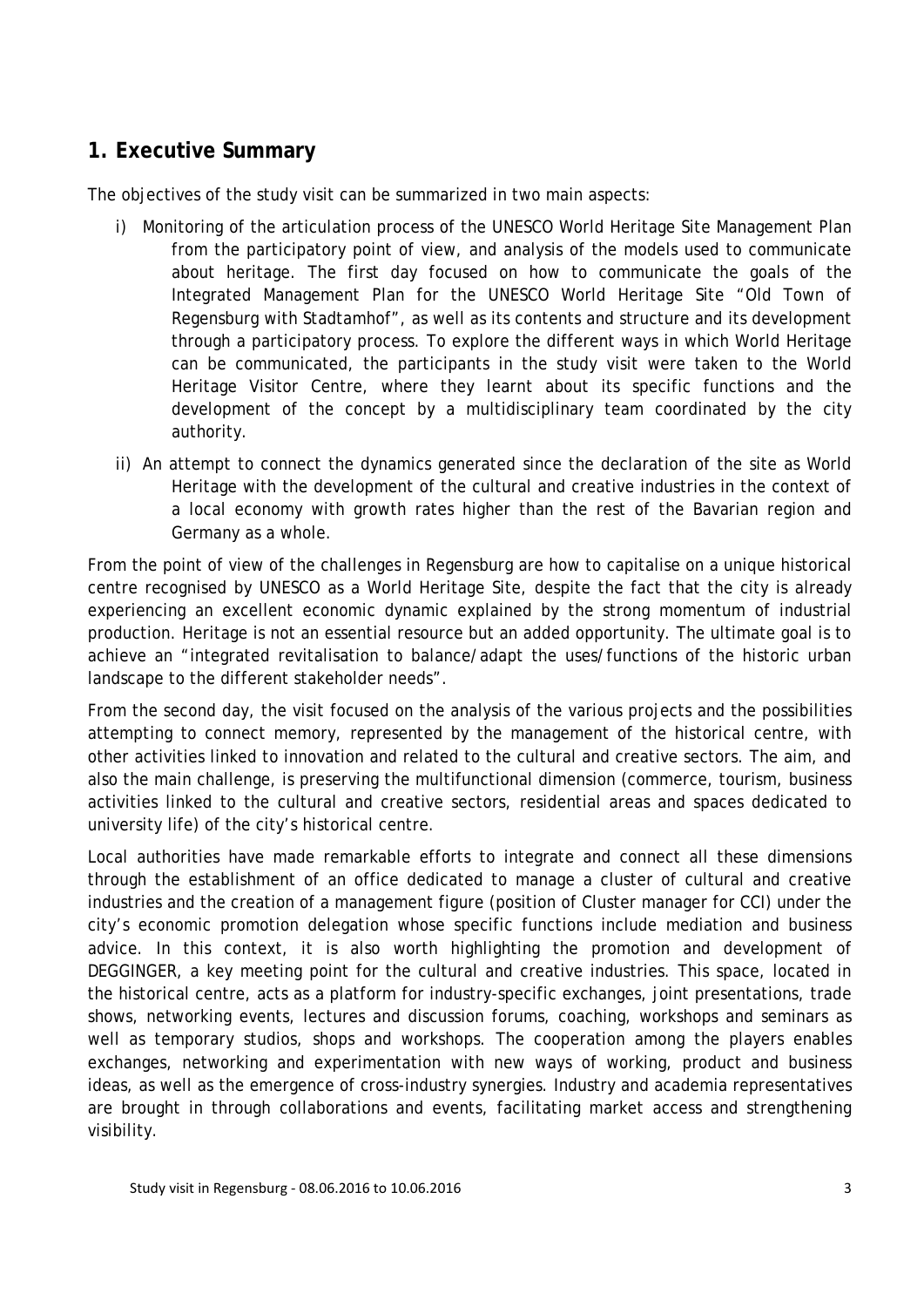The presentation given by Dr Olaf Krenz revealed many strengths (fast and steady development since the 1980s; growth rates above the regional and national average; high gross value added per capita; growth based on high tech manufacturing industries; clusters in Biotechnology, Electrical Engineering, Machine Tool, ICT, Energy-Technology, Automotive; subsidiaries of large corporations but also strong "Mittelstand"; strong presence of Start-Ups - Business Incubators and Start-Up Centres ; University and Technical College with more than 30,000 Students; good infrastructure and commercial areas in the hinterland; attractive location for new companies or business settlements) but it also pointed out some of the problems related to the creative sectors. In comparison with the rest of the German regions, there is a weaker presence of "creative services" and intensive services within the economy. In addition, the proportion of employment in the design sector is low and the design industry underperforms, with negative growth rates.

During the last day of the visit, special attention was paid to projects and players in World Heritage and CCI context. Short introductory presentations were given about single projects (Pecha Kucha style), followed by parallel discussions about the projects. Aspects worth highlighting include the enormous potential of the connection between heritage and ICT. Here, heritage is seen as input of other creative processes or economic projects. The digitalisation of heritage spaces through the use of 3D technology (*Scanning the World Heritage*) can become an important input for urban planning, the creation of videogames, museography or even the creation of brands linked to the city as a whole or to specific local business initiatives. Heritage space can also be considered as a context for other activities. In this sense, it was interesting to study experiences such as film screenings on city walls (*Wall is a screen*) or the use of the heritage context as a stage for dramatized tourist visits (*Bringing a historic city to life*).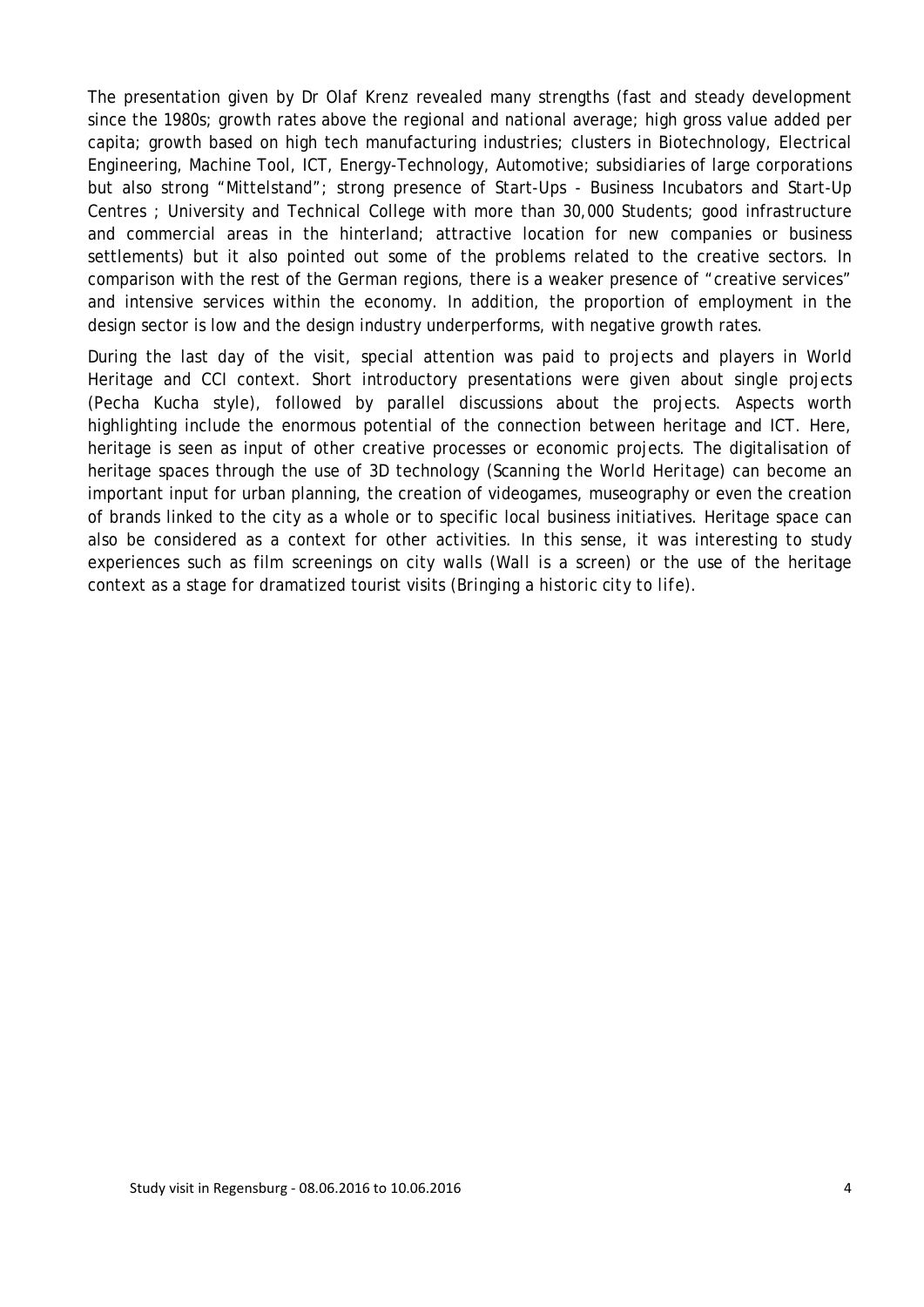# <span id="page-4-0"></span>**2. Programme**

| Tuesday June 7th (Day 0) |                                                                                 |  |
|--------------------------|---------------------------------------------------------------------------------|--|
|                          | "Traditional" guided city tour                                                  |  |
| 18.00-21.00              | Nicole Litzel, City of Regensburg, Department for Economic and Research Affairs |  |
|                          | Informal Dinner                                                                 |  |

| Wednesday June 8th (Day 1) |                                                                                                                                                                                                                                                                     |  |
|----------------------------|---------------------------------------------------------------------------------------------------------------------------------------------------------------------------------------------------------------------------------------------------------------------|--|
| 09.00-11.00                | Ice-breaking session. Welcome session to set the scene, present the agenda and<br>allow guests to familiarise themselves with the Regensburg context. All guests are<br>invited to introduce themselves in the following manner: "picture yourself in 2<br>minutes" |  |
| 11.45-12.150               | World Heritage Visitor Centre, Regensburg. Tour and presentation: Matthias Ripp<br>(City of Regensburg, Senior Heritage Manager - World Heritage Coordinator)                                                                                                       |  |
| 12:15-13:15                | Lunch: Historische Wurstkuchl                                                                                                                                                                                                                                       |  |
| 13.30-14.00                | Reception. Mayor Jürgen Huber                                                                                                                                                                                                                                       |  |
| 14:00-16:00                | World Heritage Management Plan Regensburg                                                                                                                                                                                                                           |  |
|                            | Matthias Ripp (City of Regensburg, Senior Heritage Manager - World Heritage<br>Coordinator)                                                                                                                                                                         |  |
|                            | Presentation by Nils Scheffler:                                                                                                                                                                                                                                     |  |
|                            | Involvement of stakeholders / citizens in the elaboration of the management plan of<br>the UNESCO World Heritage Site "Old Town of Regensburg with Stadtamhof"                                                                                                      |  |
| 16.30-18.30                | Guided city tour                                                                                                                                                                                                                                                    |  |
|                            | • Restoration and preservation versus modern living and habitat                                                                                                                                                                                                     |  |
|                            | Which decisions regarding urban development had which impact? What influence<br>have these developments had on today's life in the World Heritage site?                                                                                                             |  |
|                            | (Guides: Joachim Buck, Matthias Freitag)                                                                                                                                                                                                                            |  |
| 19.00-21:00                | KunstvereinGRAZ, dinner and talk                                                                                                                                                                                                                                    |  |
|                            | • short introduction and presentation of KunstvereinGRAZ, Albert Blank                                                                                                                                                                                              |  |
|                            | • get-together with local CCI players and world heritage representatives                                                                                                                                                                                            |  |

**Thursday June 9th**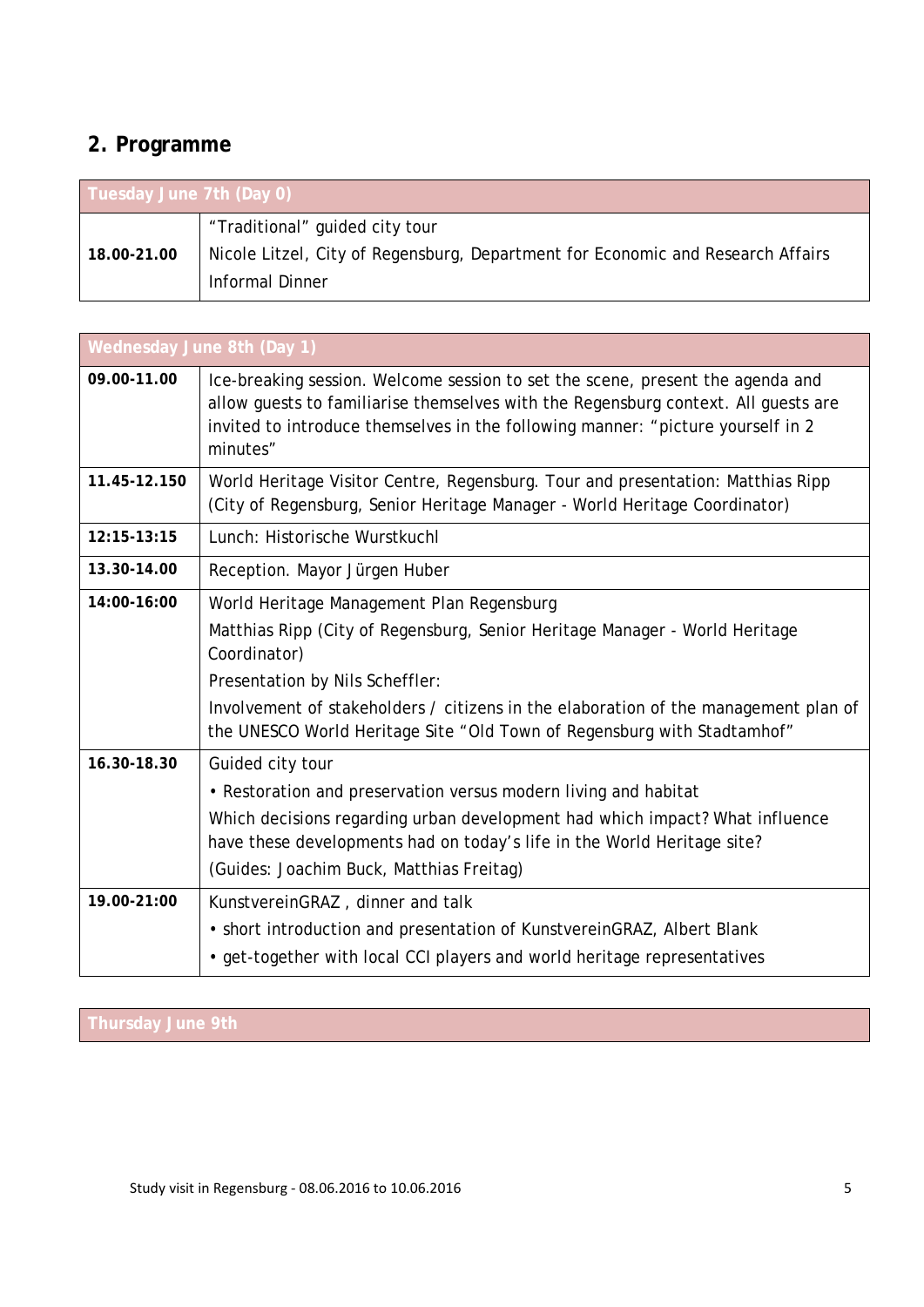| 09.00-10.30 | CCI in Regensburg. Sebastian Knopp (City of Regensburg, Cluster manager for CCI)                                                                                                                                                                                                                                                                                                                  |
|-------------|---------------------------------------------------------------------------------------------------------------------------------------------------------------------------------------------------------------------------------------------------------------------------------------------------------------------------------------------------------------------------------------------------|
|             |                                                                                                                                                                                                                                                                                                                                                                                                   |
|             | The World Heritage - an urban space for young creative minds? Is the World Heritage<br>ready to process the energy being offered by CCI players?                                                                                                                                                                                                                                                  |
|             | Olaf Kranz, University of Regensburg, economic sciences                                                                                                                                                                                                                                                                                                                                           |
|             | DEG GINGER, Wahlen straße 17                                                                                                                                                                                                                                                                                                                                                                      |
| 10.30-11.30 | Q & A on CCI in Regensburg. Discussion on questions such as: • Influence of CCI on<br>World heritage and vice versa? • Which USP with potential for innovation could be<br>developed regarding one's history and tradition? • In the context of preservation,<br>how can a city like Regensburg become attractive for young minds and students? •<br>Why would creative minds come to Regensburg? |
| 12.00-12.45 | Lunch                                                                                                                                                                                                                                                                                                                                                                                             |
|             | Hauser's Kochlust                                                                                                                                                                                                                                                                                                                                                                                 |
|             | Urban soul kitchen in a backyard atmosphere close to World Heritage and CCI                                                                                                                                                                                                                                                                                                                       |
| 13.00-14.45 | Involvement of CCI stakeholders in the political, social, cultural and economic<br>context of Regensburg                                                                                                                                                                                                                                                                                          |
|             | A self-presentation of KreativForum: projects, self-concept, roll in the context of<br>the cluster and politics, organisational structures. Followed by a discussion on<br>bottom up - top down policy regarding the plans to implement a CCI space.                                                                                                                                              |
| 15.00-15.45 | Reception                                                                                                                                                                                                                                                                                                                                                                                         |
|             | Lord Mayor Joachim Wolbergs                                                                                                                                                                                                                                                                                                                                                                       |
|             | Official reception with our Lord Mayor Joachim Wolbergs at the Old Rathaus, the<br>place where the Eternal Diet of Regensburg took place in the Middle Ages.                                                                                                                                                                                                                                      |
| 16.30-18.30 | - Option 1: Industrial Design in World Heritage                                                                                                                                                                                                                                                                                                                                                   |
|             | Matthew Burger, Technical University of Applied Sciences, Industrial Design                                                                                                                                                                                                                                                                                                                       |
|             | Industrial Design in Regensburg                                                                                                                                                                                                                                                                                                                                                                   |
|             | Matthew Burger co-founded the ID programme at OTH with Prof. Jakob Timpe ID in<br>Regensburg in 2011. ID creates sensual symbols, images, shapes and solutions.<br>Embedded in the Faculty of Architecture and Mechanical engineering, ID puts<br>concepts, objects and products in a cultural context.                                                                                           |
|             | - Option 2: Tourism in World Heritage.<br>Tourism in and with UNESCO World Heritage. How does it work? What are the<br>characteristics in Regensburg? The Regensburg Tourismus GmbH (100% affiliate of<br>the city municipality) and Stadtmarketing Regensburg GmbH present themselves and<br>their work, providing an insight of the touristic marketing of Regensburg.                          |
| 19:00       | Dinner: Hofbräuhaus                                                                                                                                                                                                                                                                                                                                                                               |

# **Friday June 10th**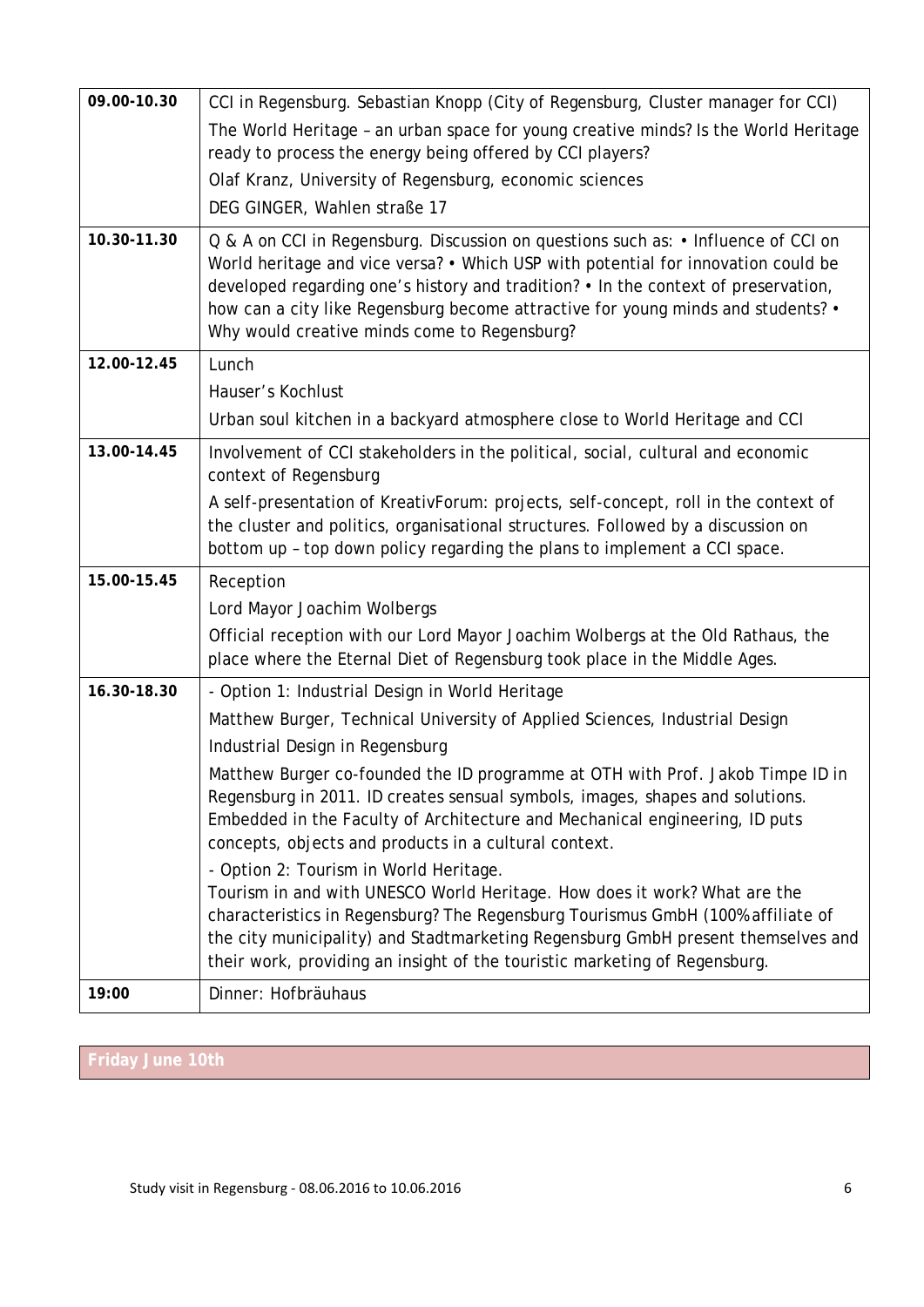| Pecha Kucha presentations of projects and players in the World Heritage and CCI<br>context fol-lowed by 30 minutes workshops: "High class food and design meets high<br>class World Heritage"; "Sharing Heritage - World Heritage as a regional and<br>8.50-9.20<br>international opportunity"; "Scanning the World Heritage; "Wall is a screen";<br>"Bringing a historic city to life" |                                                                                                            |
|-----------------------------------------------------------------------------------------------------------------------------------------------------------------------------------------------------------------------------------------------------------------------------------------------------------------------------------------------------------------------------------------|------------------------------------------------------------------------------------------------------------|
| $9:20-9:50$<br>Discussions with presenters                                                                                                                                                                                                                                                                                                                                              |                                                                                                            |
| 10:10:30                                                                                                                                                                                                                                                                                                                                                                                | Discussions with presenters                                                                                |
|                                                                                                                                                                                                                                                                                                                                                                                         | Final workshop: Main topics and transferability analysis.                                                  |
| 11:00-13:00                                                                                                                                                                                                                                                                                                                                                                             | • First phase. Three working groups. Ideas or concepts to transfer (conducted by<br>Pau Rausell)           |
|                                                                                                                                                                                                                                                                                                                                                                                         | • Second phase. General discussion based on the conclusions of each group<br>(moderated by Nils Scheffler) |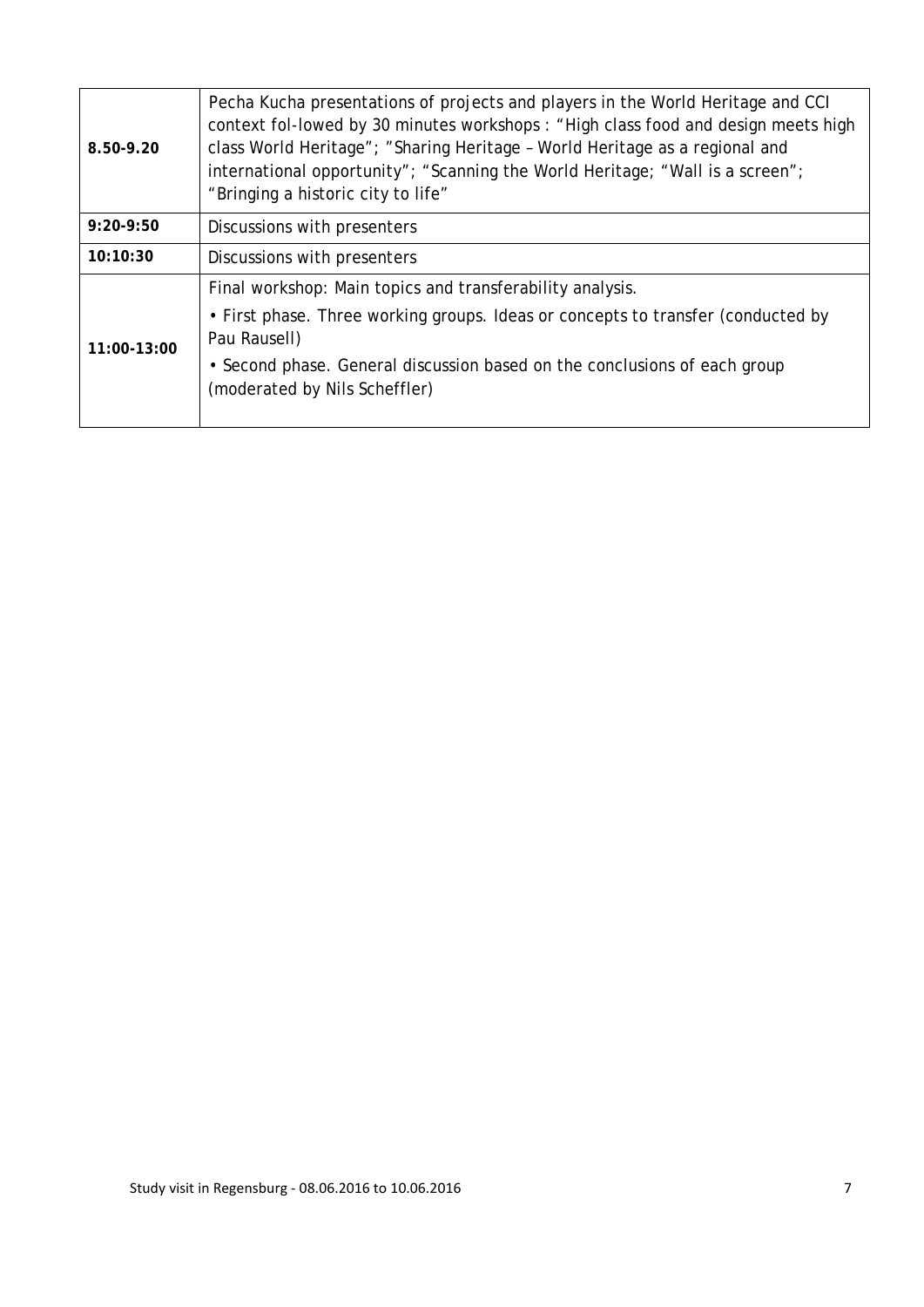## <span id="page-7-0"></span>**3. Methodology and tools used**

#### **Presentations with Q & A**

- a) Presentations about the integrated Management Plan UNESCO World Heritage Site "Old Town of Regensburg with Stadtamhof" and the involvement of stakeholders in the development process of the Management Plan, followed by Q&A sessions
- b) Presentation of the KreativForum

#### **Short introduction presentations of 3 min. with open discussion afterwards**

Different projects in the world heritage and CCI context were briefly introduced (3 min. each project), followed by 20 min parallel discussions that could be joined freely by participants.

#### **Guided city tour**

Thematic visit to the Old Town: Restoration and preservation versus modern living and habitat.

#### **Site visit**

Visit to the World Heritage Visitor Centre.

#### **Dinner & Talk**

Visit to the KusntvereinGRAZ, meeting local artists and visiting their ateliers while dinning.

#### **Short academic style formal presentations**

- a) Presentation by Sebastian Knopp, who provided data and facts concerning CCI in Regensburg as well as the Bavarian context and introduced concrete projects such as DEGGINGER, a creative space in the city centre, as well as the kreativForum.
- b) Presentation by Dr. Olaf Kranz (Universität Regensburg, Faculty of Business Studies, Chair for Leadership and Organisation)
- c) Presentation by Prof. Matthew Burger (OTH), Industrial Design in Regensburg

#### **Final Workshop**

Main topics and transferability analysis.

• First phase. Three working groups. Three ideas or concepts that could be transferred and one to avoid (conducted by Pau Rausell)

• Second phase. General discussion based on the conclusions of each group (moderated by Nils Scheffler)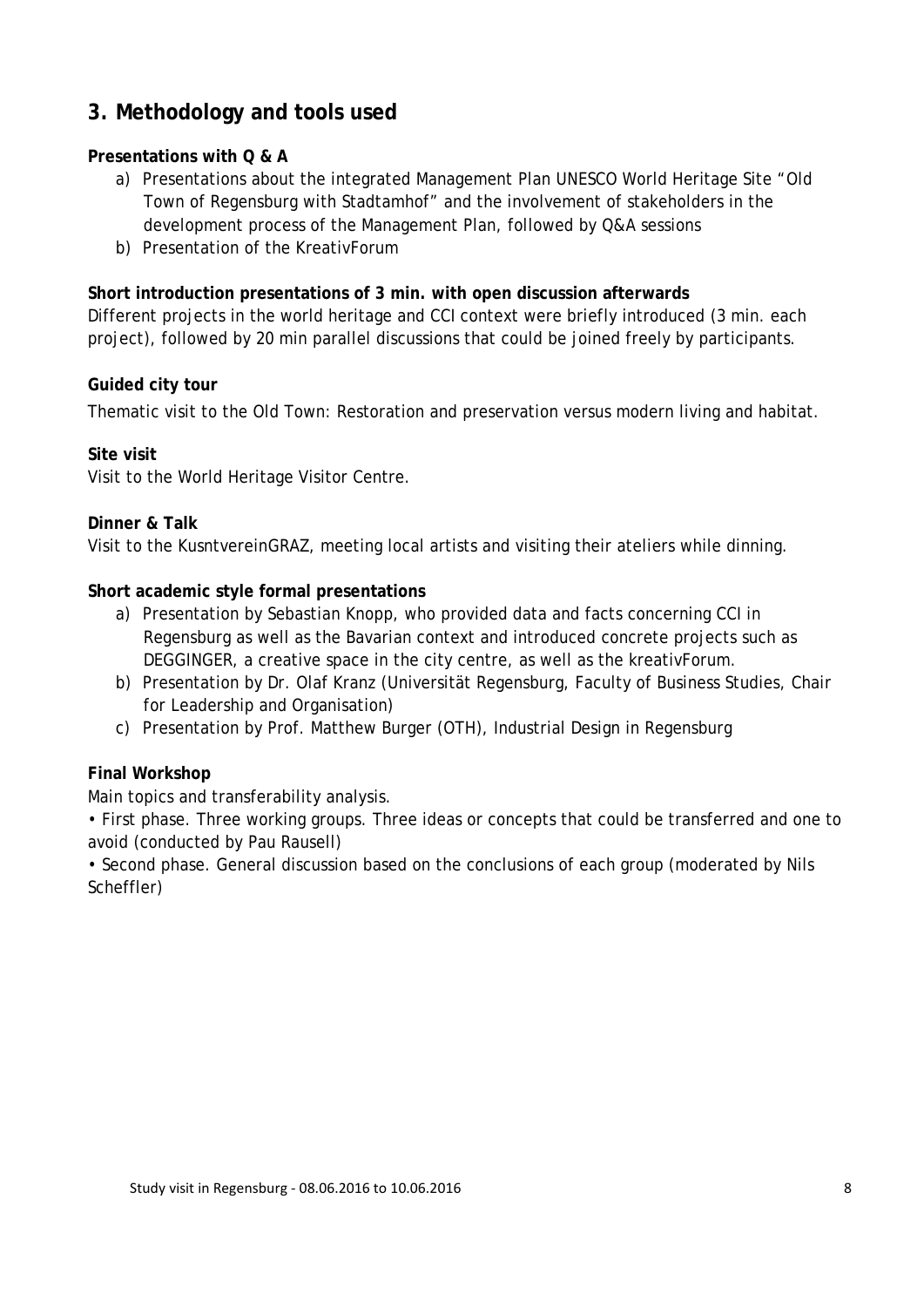# <span id="page-8-0"></span>**4. Key topics presented and learning points**

The main topics that we collectively considered to be worth transferring are:

- One aspect that the participants of the study visit found particularly interesting was the design of citizen participation in the Integrated Management Plan of the UNESCO World Heritage Site "Old Town of Regensburg with Stadtamhof", as well as the articulation of the KreativForum and its participation model. Thus, we can conclude that even though the models to enable the participation of stakeholders and especially citizens can be diverse and are naturally determined by different dynamics in each of the territories and the unique circumstances surrounding each one of the projects, it is abundantly clear that the governance model and the inclusion of participation are key factors for success.
- From the point of view of the processes, participants stressed excellence as a product of the document of the [Management Plan](https://www.regensburg.de/sixcms/media.php/280/STADT_RGBG_MANAGEMENTPLAN_WELTERBE_GB_screen.pdf)
- Another element that stood out was the World Heritage Visitor Centre. What makes it most attractive is its open configuration, the intelligence with which visitor flows are managed, its capacity to prescribe and its museographic proposal.
- Overall, is also considered a good approach to keep students in the city centre and strengthen collaboration with universities with contests for students or temporary projects to make acceptable new ideas.
- The proposal of the Degginger space is an interesting idea in the sense that creates a meeting and interaction place between agents, stakeholders and citizens and connects the historic centre with the cultural and creative industries. However it is necessary to conduct a proper evaluation of costs and benefits.
- Finally, many of the presented projects highlight the enormous possibilities of connecting the historical heritage with cultural and creative industries.

### **Recommendations for Regensburg by the participants**

#### World Heritage and public space

- a. Use the public space within the World Heritage Site more intensively to communicate it to residents and visitors. Use digital media to allow a playful inside view of the site (what is happening within the walls of the different buildings) as it is done in the World Heritage Visitor Centre, where you can look through the windows. QR-Codes could be attached to buildings so that visitors could scan them with their smart phones and get access to further information about them, including interesting stories. Also, 3D glasses (available to rent from the tourist office, for example) could be used to provide an inside view or show how a public space or location looked in the past and what happened there.
- b. Provide more public furniture and more temporary greenery.

#### World Heritage, multifunctional use and tourism

c. Secure the multifunctional use of the Old Town in the long run and prevent it from becoming merely a tourist destination that does not fulfil the needs of the local residents. The new concept of tourism for the area should be developed following a holistic approach. According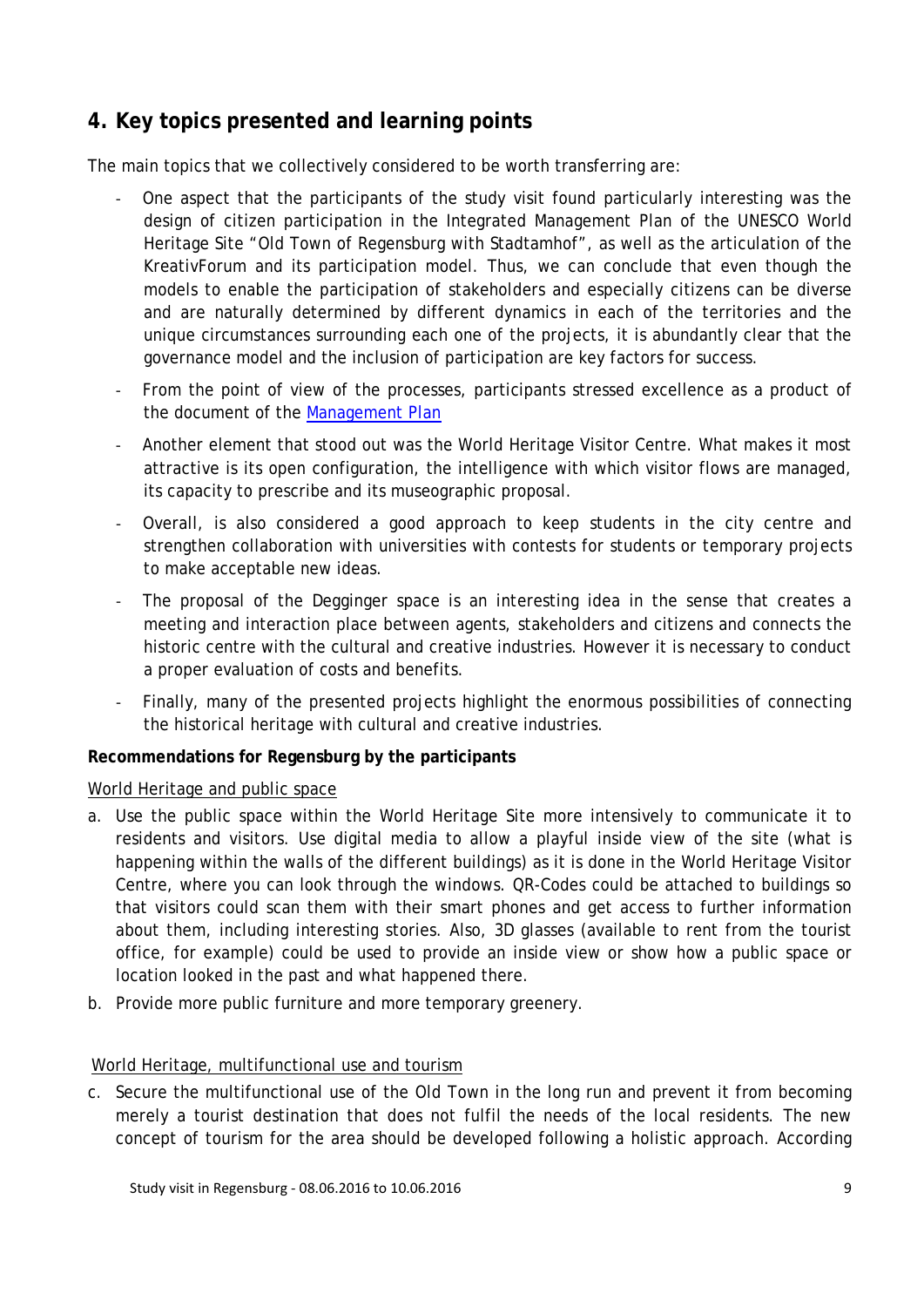to this approach, further tourism development should be embedded into (and limited by) the objective/vision of a multifunctional and vibrant Old Town.

- d. Allow citizens to make their needs known and take them into account for the further development of the Old Town. Consider these needs in the development of strategies, objectives, actions and decision-making processes.
- e. Carry out a critical analysis of the situation of the Old Town (limited affordable housing, loss of rental space for residential purposes and student life) and find sustainable solutions.

#### Development of the Cultural and Creative Industry

- f. Develop a participatory vision/strategy for the CCI in Regensburg, engaging public, private and intermediate stakeholders related to CCI in the discussion about what they mean for the city and how they can support its economic, social, environmental and cultural development.
- g. Parallel to the development of a vision, use temporary projects to promote and foster the CCI sector; link such projects to the development process of the CCI vision for Regensburg.
- h. "Upgrade" the KreativForum, getting more people involved and bringing in academic institutions (particularly for the provision of evidence of impacts)
- i. Support the internationalisation of the graphic and design sectors. Bologna's "Incredibol" project could be a good example to follow. Regensburg's partner cities could be used to promote exchanges of CCI professionals. CCI professionals born in Regensburg who work internationally could also be good "ambassadors" of the city.
- j. Instead of buying locations / premises for CCI, help businesses and initiatives within these sectors to find and manage their own spaces.
- k. Do not use CCI to attract further tourism; use them to make Regensburg a vibrant city.
- l. Monitor / evaluate activities to be able to provide evidence of their (positive) impacts.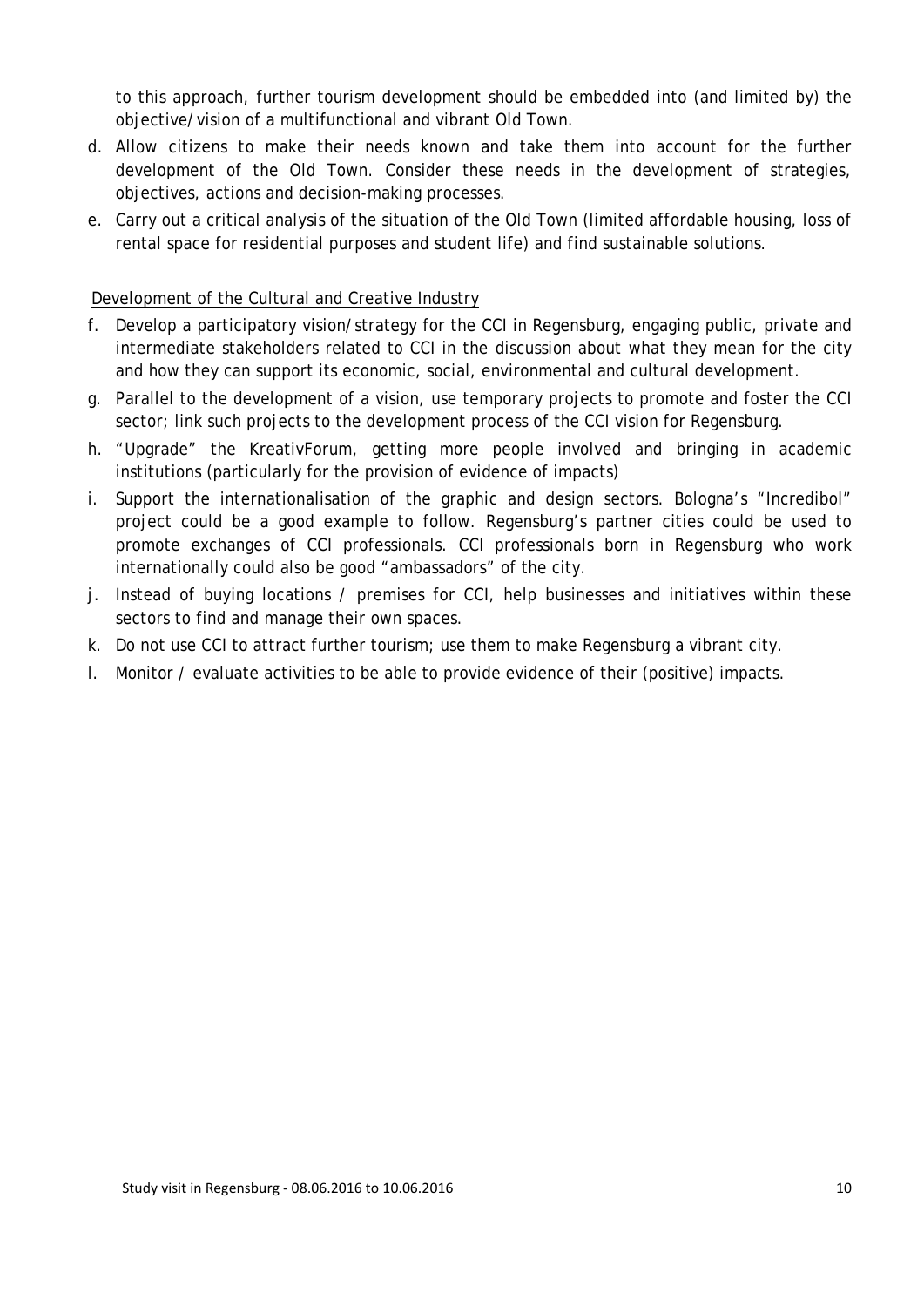# <span id="page-10-0"></span>**5. Initiatives presented**

| Title                                                                | World Heritage Visitor Centre                                                                                                                                                                                                                                                                                                                                                                                                                                                                                                                                                                                                                                                                                                            |
|----------------------------------------------------------------------|------------------------------------------------------------------------------------------------------------------------------------------------------------------------------------------------------------------------------------------------------------------------------------------------------------------------------------------------------------------------------------------------------------------------------------------------------------------------------------------------------------------------------------------------------------------------------------------------------------------------------------------------------------------------------------------------------------------------------------------|
| Description,<br>including<br>Context<br><b>Objectives</b>            | Built in 1616-1620 ?? in the old Salt Barn, next to the famous Stone Bridge,<br>the World Heritage Visitor Centre of Regensburg acts as a starting point,<br>providing guidance to those who wish to explore the World Heritage Site. It<br>highlights certain aspects of the site and points visitors towards the<br>locations within the Old Town where they can be further explored.                                                                                                                                                                                                                                                                                                                                                  |
| Implement<br>ation<br><b>Key actors</b><br>involved<br><b>Budget</b> | The World Heritage Centre is open every day from 10-19 h. On the first<br>floor, there is a permanent exhibition that introduces the site using five<br>main themes. Each theme is also represented by an iconic element to<br>facilitate visual memorisation. In addition, there are media installations and<br>smaller elements that act like a zoom. Take-away maps show the locations<br>where more elements related to each theme can be found in the Old Town<br>(zoom-link).                                                                                                                                                                                                                                                      |
|                                                                      | The ground floor is a non-permanent exhibition space. Here, civil society<br>organisations can showcase works related to Regensburg's cultural heritage.<br>The World Heritage Unit has an annual budget of $5,000 \in$ to support such<br>exhibitions.                                                                                                                                                                                                                                                                                                                                                                                                                                                                                  |
|                                                                      | The concept for the Visitor Centre was developed over the course of three<br>years by a multidisciplinary team moderated by the city authority. First, an<br>architectural competition took place to establish the office that would act<br>as the base of the design process. The task for the architects was to<br>demonstrate how the Salt Barn could be used as a visitor centre and what<br>would be the estimated cost. From the very beginning, the aim was to<br>create a modern design within the historic barn. Following the architectural<br>competition, a second competition took place to define the concept of the<br>Visitor Centre. The final exhibition concept was developed by a team of<br>different stakeholders. |
|                                                                      | The total investment was $\epsilon$ 2.4 million, $\epsilon$ 1.3 million for rehabilitation and<br>technical infrastructure and €1.1 million for exhibition components. The<br>running costs (rent, electricity, cleaning, maintenance, personnel, etc.)<br>amount to about €300,000 /year.                                                                                                                                                                                                                                                                                                                                                                                                                                               |
|                                                                      | The permanent exhibition is managed by a city-owned tourism company,<br>while the non-permanent exhibition space is run by the World Heritage Unit.                                                                                                                                                                                                                                                                                                                                                                                                                                                                                                                                                                                      |
|                                                                      | Further information: Matthias Ripp, ripp.matthias@regensburg.de                                                                                                                                                                                                                                                                                                                                                                                                                                                                                                                                                                                                                                                                          |
|                                                                      | http://urbact.eu/hero-case-study-visitor-centre-world-heritage-regensburg<br>http://www.herman-project.eu/outcomes/other-<br>documents.html?file=files/publisher/downloads_with_login/Visitor%20Centr<br>e%20Regensburg.pdf                                                                                                                                                                                                                                                                                                                                                                                                                                                                                                              |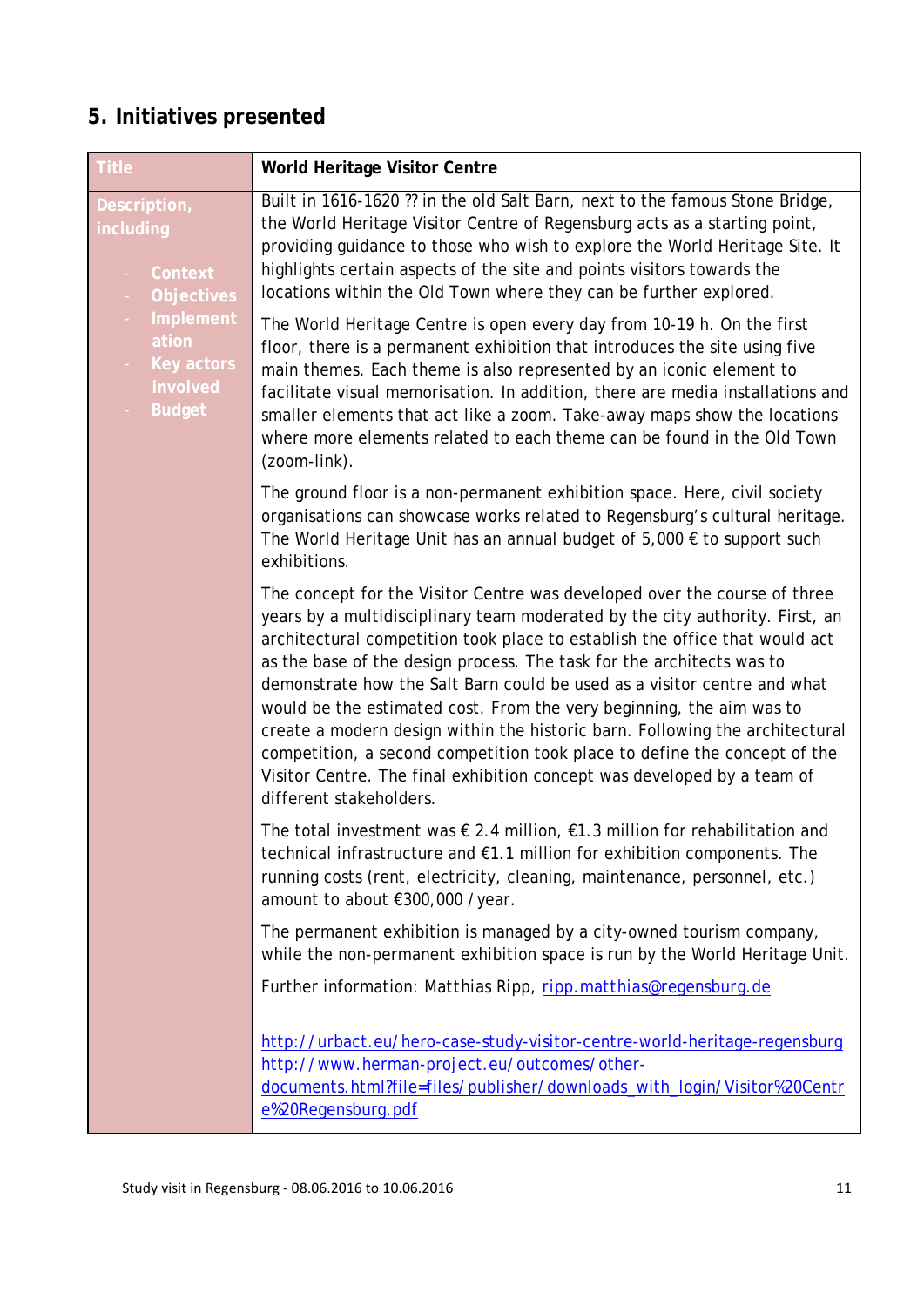| <b>Results</b> | Since its inauguration in May 2012, the centre has attracted more than 1.7<br>million visitors. Today, the centre receives an average of 300,000 visitors |
|----------------|-----------------------------------------------------------------------------------------------------------------------------------------------------------|
|                | per year. It is estimated that a third of Regensburg's population has visited<br>the centre.                                                              |

| <b>Title</b>                                                                                        | Integrated Management Plan for the UNESCO World Heritage Site<br>"Old Town of Regensburg with Stadtamhof"                                                                                                                                                                                                                                                                                                                                                                                                                                                                                                                                                                                                             |
|-----------------------------------------------------------------------------------------------------|-----------------------------------------------------------------------------------------------------------------------------------------------------------------------------------------------------------------------------------------------------------------------------------------------------------------------------------------------------------------------------------------------------------------------------------------------------------------------------------------------------------------------------------------------------------------------------------------------------------------------------------------------------------------------------------------------------------------------|
| Description,<br>including<br>Context                                                                | To ensure the balance between the safeguarding of the cultural heritage<br>and further development of the Old Town, Regensburg's city council<br>decided to develop an integrated management plan for the UNESCO World<br>Heritage Site "Old Town of Regensburg with Stadtamhof".                                                                                                                                                                                                                                                                                                                                                                                                                                     |
| <b>Objectives</b><br>$\sim$<br>Implement<br>ation<br><b>Key actors</b><br>involved<br><b>Budget</b> | With this management plan, the city wanted to provide a foundation upon<br>which the World Heritage asset could be preserved and have its uniqueness<br>safeguarded. Equally important was to combine this with an integrated<br>development strategy to maintain the vibrancy and multifunctional quality<br>of the Old Town for residents, visitors and the business community. The<br>Management Plan, which included a vision, guidelines, targets and actions<br>for the UNESCO World Heritage Site, was developed through a three-year<br>participatory process.                                                                                                                                                |
|                                                                                                     | To develop the management plan, the city created a working group with<br>members drawn from both public and private organisations and institutions.<br>The group met ten times in two years. The meetings, structured as half-day<br>workshops, were facilitated by a professional moderator. A "World Heritage<br>Dialogue" was organised to involve local residents. This consisted of a two-<br>day weekend workshop in which the citizens shared their ideas for the<br>safeguarding and further development of the World Heritage Site and put<br>forward their recommendations for action. The participatory approach was<br>the foundation of the successful development of the integrated<br>management plan. |
|                                                                                                     | Further information: Matthias Ripp, ripp.matthias@regensburg.de;<br>Nils Scheffler, scheffler@urbanexpert.net                                                                                                                                                                                                                                                                                                                                                                                                                                                                                                                                                                                                         |
|                                                                                                     | https://www.regensburg.de/sixcms/media.php/280/STADT_RGBG_MANAGE<br>MENTPLAN_WELTERBE_GB_screen.pdf<br>https://proprojekt.de/files/qualitaetssicherung_und_konfliktmanagement.<br>pdf (p. 100)                                                                                                                                                                                                                                                                                                                                                                                                                                                                                                                        |
| <b>Results</b>                                                                                      | Through the management plan, the city of Regensburg developed a work<br>programme that took into account both the preservation and the sustainable<br>future development of the Old town of Regensburg with Stadtamhof.                                                                                                                                                                                                                                                                                                                                                                                                                                                                                               |
|                                                                                                     | The development of the integrated management plan was perceived as a<br>success in Regensburg. It brought together relevant stakeholders and<br>articulated a common, feasible strategy for the preservation of the Old<br>Town.                                                                                                                                                                                                                                                                                                                                                                                                                                                                                      |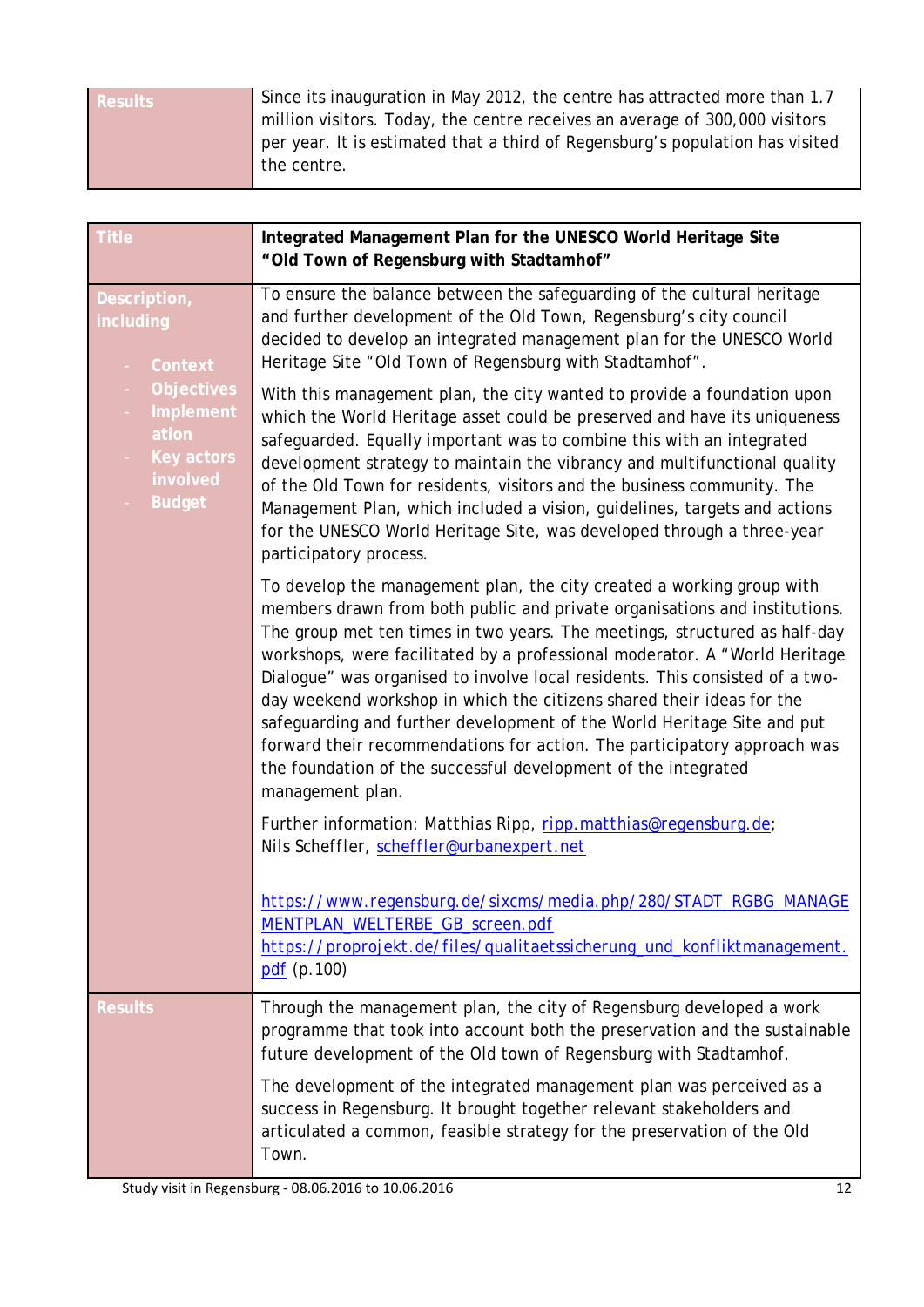| Three years after the management plan was adopted by the planning<br>committee of the city council of Regensburg, one third of the actions have<br>already been implemented or are ongoing, a third are currently being<br>implemented and a third are in preparation.                                     |
|------------------------------------------------------------------------------------------------------------------------------------------------------------------------------------------------------------------------------------------------------------------------------------------------------------|
| Regarding transferability, the participatory and integrated approach of the<br>management plan seems to be successful. The World Heritage Coordinator<br>of Regensburg has received several inquiries about the management plan<br>from cities that seem to have been inspired by the Regensburg approach. |

| <b>Title</b>                                                                     | CCI Cluster Manager and the DEGGINGER space                                                                                                                                                                                                                                                                                                                                                                                                                                                                                                                                                                                                                                                                                                                                                                                                                                                                                                                                                                                                                                                                                                                                                                                                                                                                                                                                                                                                                                                                                                                                                                                                                                     |
|----------------------------------------------------------------------------------|---------------------------------------------------------------------------------------------------------------------------------------------------------------------------------------------------------------------------------------------------------------------------------------------------------------------------------------------------------------------------------------------------------------------------------------------------------------------------------------------------------------------------------------------------------------------------------------------------------------------------------------------------------------------------------------------------------------------------------------------------------------------------------------------------------------------------------------------------------------------------------------------------------------------------------------------------------------------------------------------------------------------------------------------------------------------------------------------------------------------------------------------------------------------------------------------------------------------------------------------------------------------------------------------------------------------------------------------------------------------------------------------------------------------------------------------------------------------------------------------------------------------------------------------------------------------------------------------------------------------------------------------------------------------------------|
| Description,<br>including<br>Context<br><b>Objectives</b><br>$\sim$<br>Implement | In a relatively innovative move, Regensburg's city authority created the<br>position of CCI Cluster Manager. Similar figures were created for clusters<br>such as the energy cluster or the electrical engineering cluster with the aim<br>of promoting direct contact among all the members of the creative and<br>cultural community in Regensburg in the context of its economic activity,<br>mediating and moderating their interactions.                                                                                                                                                                                                                                                                                                                                                                                                                                                                                                                                                                                                                                                                                                                                                                                                                                                                                                                                                                                                                                                                                                                                                                                                                                   |
| ation<br>Key actors<br>$\sim$<br>involved<br><b>Budget</b>                       | The role of the Cluster Manager includes:<br>Counselling and assistance to start-ups and expansion of self-<br>O<br>employment and business activity<br>Mediation of network contacts, cooperation with and advice to partners<br>O<br>Deals and advice on training, networking and financing<br>O<br>Initiation of project cooperation of the cluster with classic economy and<br>O<br>crafts<br>Coordination and development of premises and events in DEGGINGER<br>O<br>Promotion of networking events<br>O<br>Assistance in cultural and creative industries projects<br>O<br>In order to define the governance model in the management of local policies<br>aimed at the cultural and creative sectors, it is essential to talk about the<br>Degginger Space and the KreativForum.<br>The DEGGINGER recently opened as a subsidized space for cultural and<br>creative industries located in the centre of Regensburg. It has become a<br>physical point of contact for relevant stakeholders. It is divided into the<br>following spaces:<br>- Function room: designed to host a variety of event formats, including<br>lectures, symposia, workshops, product presentations, (small) festival<br>openings, film screenings, concerts and readings.<br>- Coffee bar culture: A key space that promotes discussion and networking<br>through gastronomy and the bar culture.<br>-The pop-up space is designed as a walk-through showcase space and a place<br>to carry out temporary experiments. It hosts an array of presentations,<br>shops and workshop formats and facilitates exchanges among the members<br>of Regensburg creative community and other stakeholders |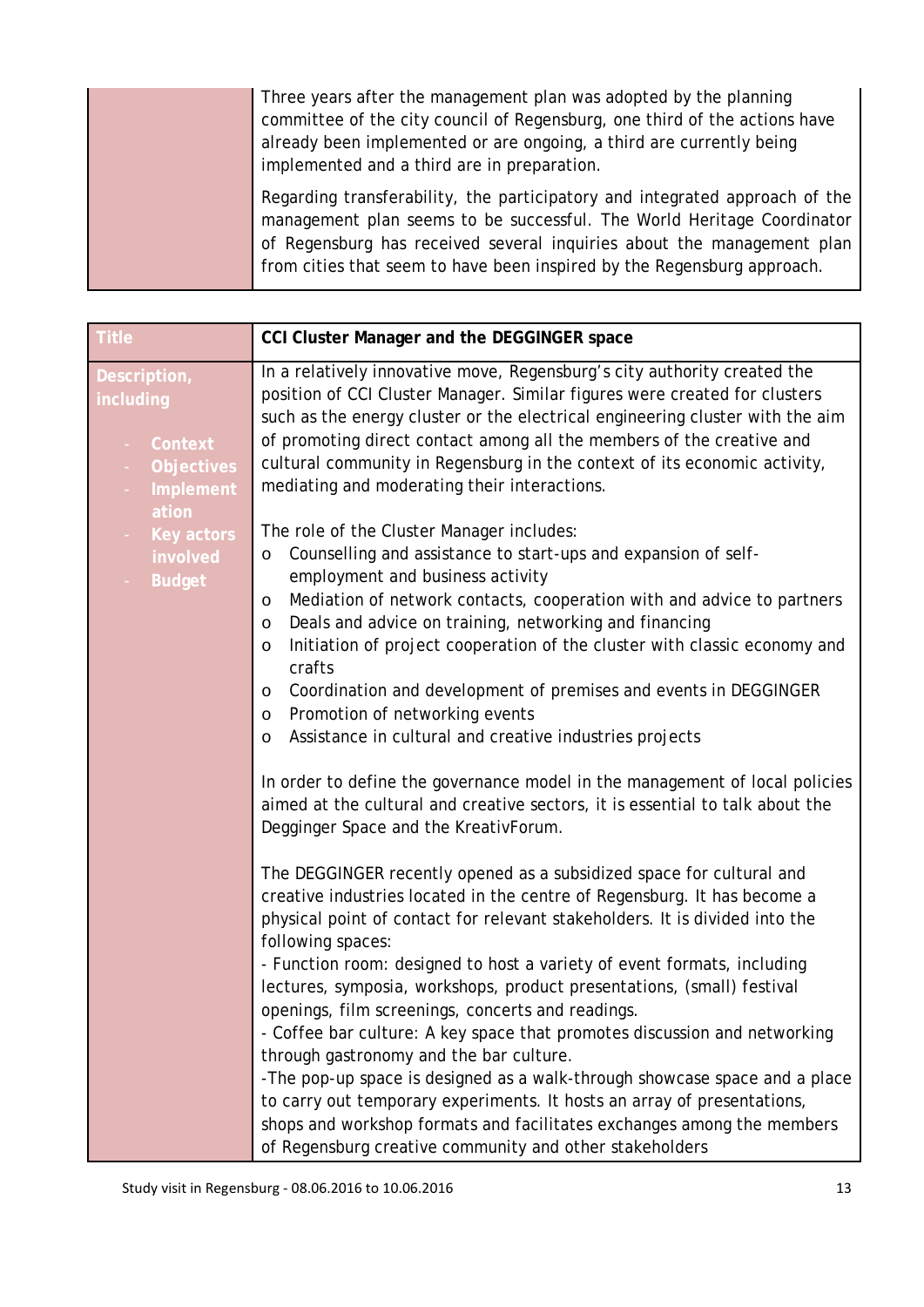|                | -The seminar and workshop space: this is a space for concentrated<br>exchanges between creative businesses, interest groups and working groups<br>from the CCIs. The room is equipped with video projector, blackboard and<br>magnetic walls and can accommodate meetings, conferences, lectures and<br>workshops.                                                           |
|----------------|------------------------------------------------------------------------------------------------------------------------------------------------------------------------------------------------------------------------------------------------------------------------------------------------------------------------------------------------------------------------------|
|                | Degginger is a space that promotes cooperation, exchange, networking and<br>experimenting with new ways of working, product and business ideas. It<br>creates favourable conditions for the emergence of cross-industry synergies<br>that can be transferred. Collaboration with members of the industry and<br>academia facilitate market access and strengthen visibility. |
| <b>Results</b> | As the project is still a work in progress, it is probably too early to measure<br>its impacts and effects.                                                                                                                                                                                                                                                                  |
|                | This is a relatively risky strategy, because it is based on a somewhat<br>bottom-up model and its success will depend on how cultural stakeholders<br>take ownership of the spaces and how they understand the mediatory role<br>of the "cluster manager".                                                                                                                   |

| <b>Title</b>                                                                                                                                | KreativForum Regensburg                                                                                                                                                                                                                                                                                                                                                                                                                                                                                                                                                                                           |
|---------------------------------------------------------------------------------------------------------------------------------------------|-------------------------------------------------------------------------------------------------------------------------------------------------------------------------------------------------------------------------------------------------------------------------------------------------------------------------------------------------------------------------------------------------------------------------------------------------------------------------------------------------------------------------------------------------------------------------------------------------------------------|
| Description,<br>including<br>Context<br><b>Objectives</b><br>Implement<br>ation<br><b>Key actors</b><br>$\sim$<br>involved<br><b>Budget</b> | If Degginger is the space where encounters occur, KreativForum is the<br>articulated lobby of the cultural and creative sectors (4,100 workers FTE<br>and 11% of local production) organised in 12 areas: architecture, publishing,<br>graphic design, audiovisual, industrial design, visual arts, performing arts,<br>music, press, radio, videogames and advertising. Each of these areas<br>chooses their representatives through relatively formal processes. Its main<br>objective is to establish a legitimised dialogue space for creative agents,<br>activating and stimulating interactions among them. |
| <b>Results</b>                                                                                                                              | KreativForum members are the voices of culture and creative industries<br>sector to decision-makers.                                                                                                                                                                                                                                                                                                                                                                                                                                                                                                              |
|                                                                                                                                             | The KreativForum intends to foster collaboration between the various<br>cultural and creative industries stakeholders. An example of such<br>collaboration is for instance the "Regensburg Reads a Book" project.                                                                                                                                                                                                                                                                                                                                                                                                 |

| Title        | <b>KunstvereinGRAZ</b>                                                       |
|--------------|------------------------------------------------------------------------------|
| Description, | The KunstvereinGRAZ e.V. in Regensburg is an association with art, about     |
| including    | art and for art's sake. It was created by artists and friends of culture and |
|              | the arts. The KunstvereinGRAZ hosts exhibitions, concerts, lectures, film    |
| - Context    | evenings, symposia and other performative events.                            |
| - Objectives | The KunstvereinGRAZ is a crossover of different art forms: graphic design,   |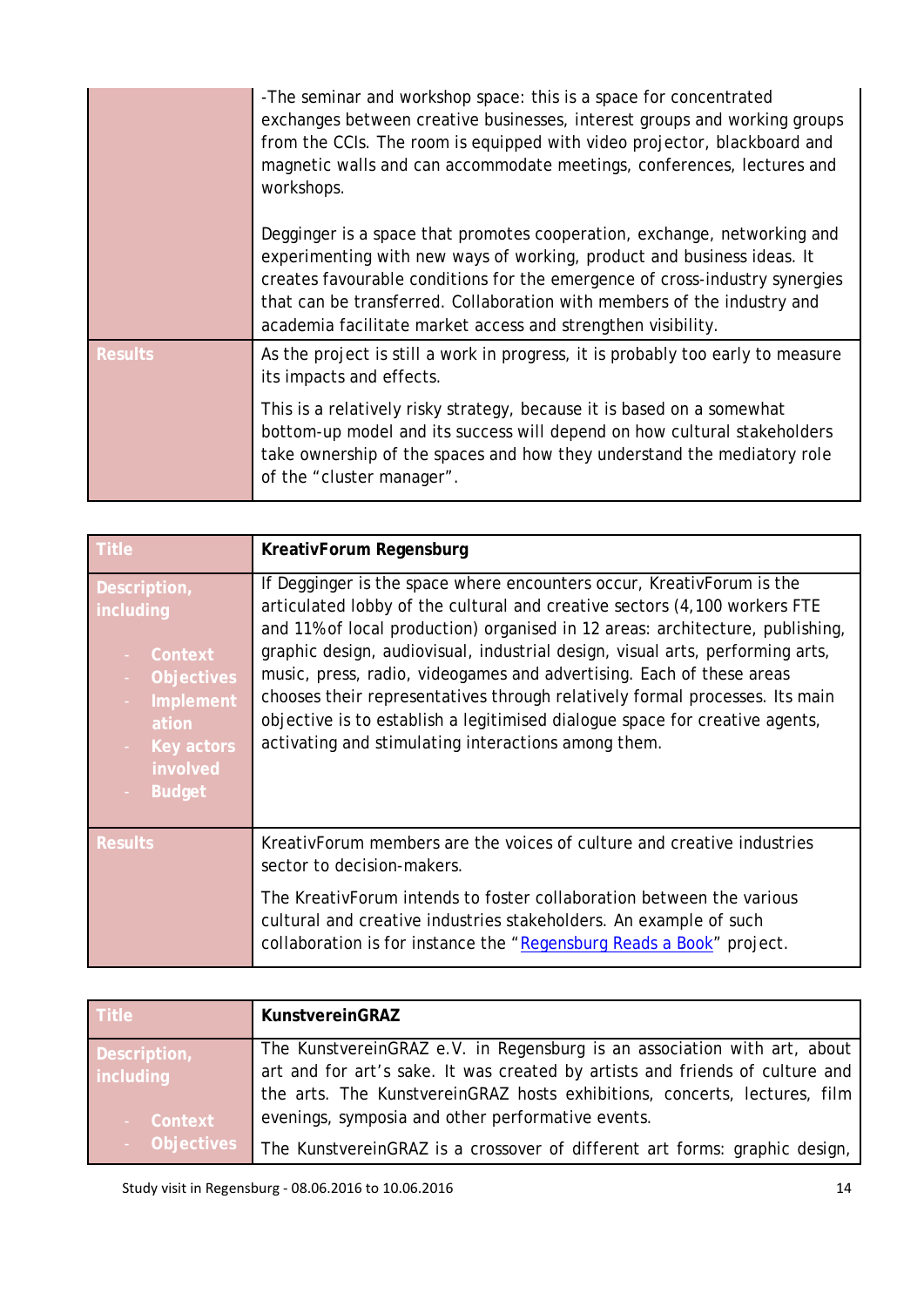| Implement<br>ation<br>Key actors<br>involved<br><b>Budget</b> | fine arts, video, literature, natural art, pop, field recording, music, theatre<br>and sometimes puppetry. An essential role in respect to the implementation<br>of the concepts is given to quality, innovation and simply pleasure, passion<br>and love for the arts. International artists are frequent quests at the<br>KunstvereinGRAZ. |
|---------------------------------------------------------------|----------------------------------------------------------------------------------------------------------------------------------------------------------------------------------------------------------------------------------------------------------------------------------------------------------------------------------------------|
|                                                               | The KunstvereinGRAZ is funded by its members. The programming and<br>organisation of the GRAZ art association is coordinated by twelve active<br>GRAZ members. The minimum sponsorship fee is 60 $\epsilon/a$ .<br>Further information: www.kunstvereingraz.de                                                                               |
| <b>Results</b>                                                | No information available                                                                                                                                                                                                                                                                                                                     |

| Title                                                                                                   | <b>Stadtmaus</b>                                                                                                                                                                                                                                                                                                                                                                                                                  |
|---------------------------------------------------------------------------------------------------------|-----------------------------------------------------------------------------------------------------------------------------------------------------------------------------------------------------------------------------------------------------------------------------------------------------------------------------------------------------------------------------------------------------------------------------------|
| Description,<br>including                                                                               | "Stadtmaus" (city mouse) are performing walking tours run by a private<br>company that allow visitors to discover the World Heritage Site in a<br>different way.                                                                                                                                                                                                                                                                  |
| Context<br><b>Objectives</b><br>Implement<br>ation<br>Key actors<br>$\sim$<br>involved<br><b>Budget</b> | The tours are led by artists dressed up as historical figures, including<br>outlaws, beggars, and prostitutes, who tell visitors interesting facts and<br>stories about their life in Regensburg.<br>To prepare the tours, the company did extensive research on local historical<br>figures and their stories.<br>Further information: Matthias Werner matthias.werner@stadtmaus.de<br>https://stadtmaus.de/english-program.html |
| <b>Results</b>                                                                                          | For these tours to succeed, it was important to find aspects of the "daily"<br>life" in the old Regensburg to which visitors could relate on an emotional<br>level                                                                                                                                                                                                                                                                |

| <b>Title</b>           | Architecture and School                                                                                                                               |
|------------------------|-------------------------------------------------------------------------------------------------------------------------------------------------------|
| Description,           | The objective of the organisation "Architecture and School" is to enable                                                                              |
| including              | young people to gain architectural competences outside the classroom, as<br>well as an understanding of cultural heritage. During the Biennale Urbana |
| Context                | 2016, pupils from Bavaria, partners from Venice and Italian students                                                                                  |
| <b>Objectives</b>      | designed temporary uses for public spaces and abandoned sites in Lido. The                                                                            |
| Implement<br>ation     | intention was to visualise the problems of negative structural developments<br>and involve local residents in the process.                            |
| Key actors<br>involved | The organisation is financed by the Bavarian Ministry for Education.                                                                                  |
| <b>Budget</b>          | Further information: Stephanie Reiterer, stephanie.reiterer@architektur-<br>und-schule.org; www.architektur-und-schule.org                            |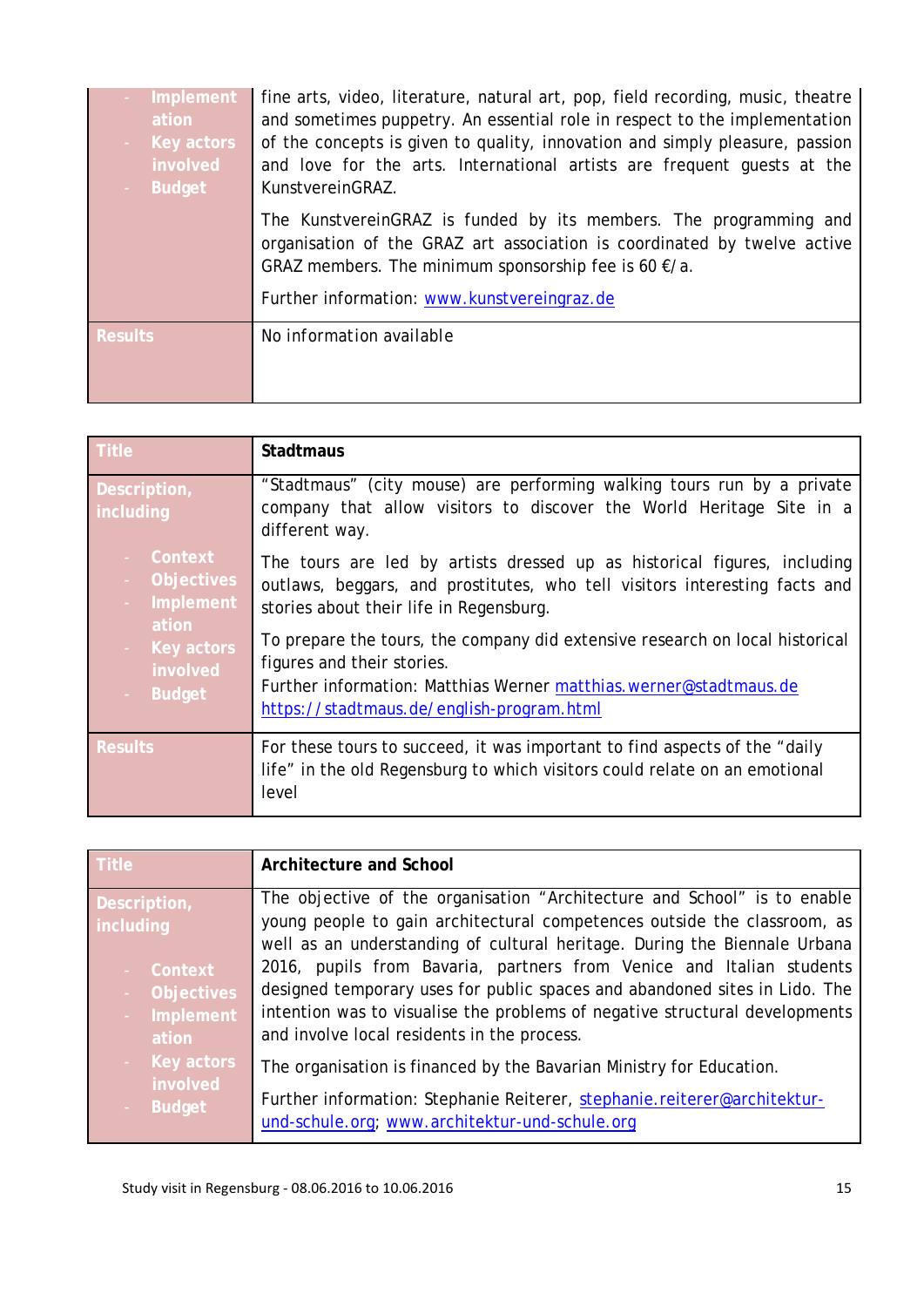| <b>Results</b> | Several hands-on activities with young people in the field of architecture. |
|----------------|-----------------------------------------------------------------------------|
|                |                                                                             |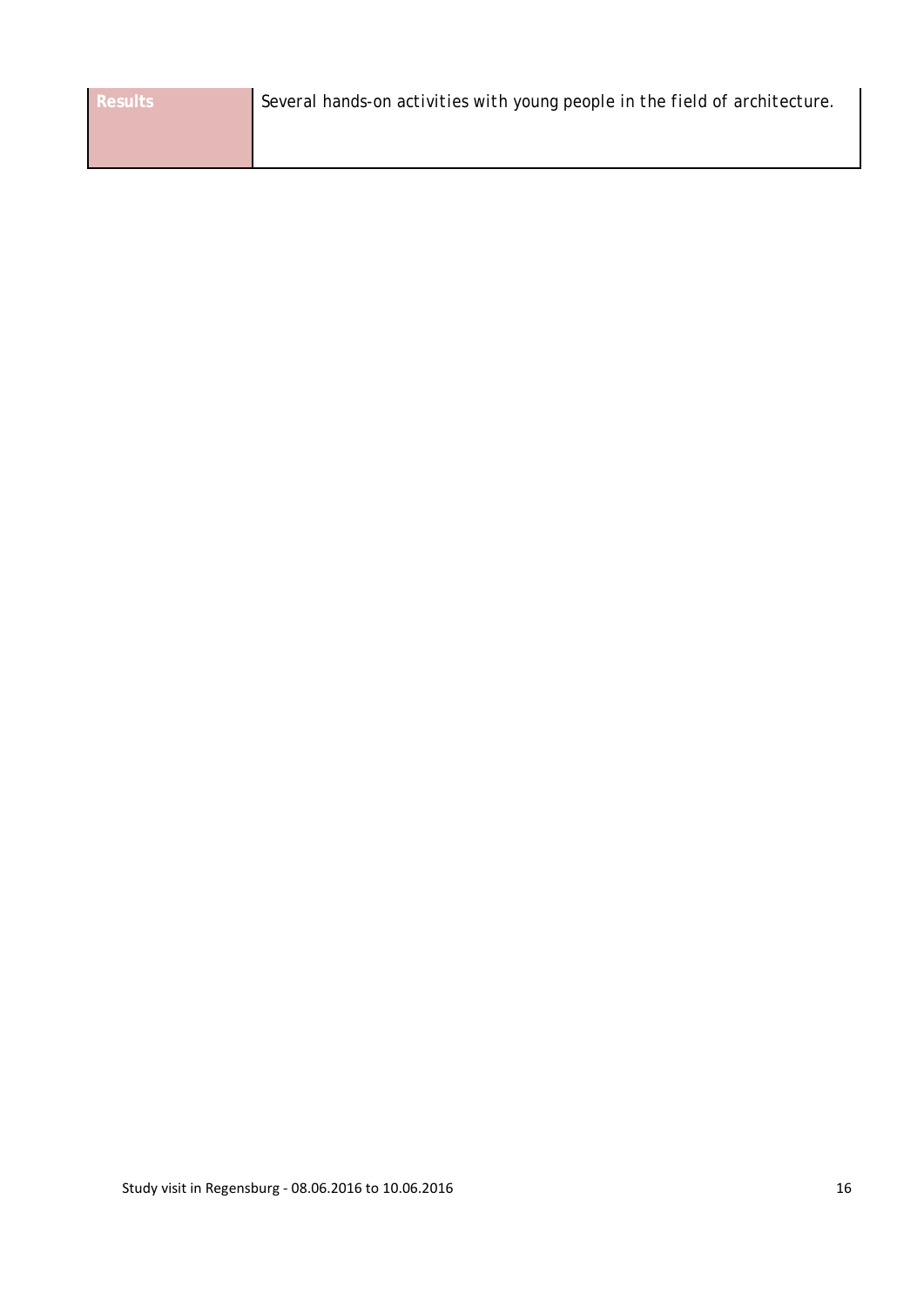# <span id="page-16-0"></span>**6. Lessons learnt**

### *Visiting Cities\Regions*

This part was prepared on the basis of 16 evaluation forms received after the visit from 10 participating cities and regions.

| Participants | Lessons learnt in Regensburg                                                                                                                                                                                                                                                                                                                                                                                                                                                                                                                                                                                                                                                                                                                                                                                                                                                                                                                                                                                                                                                                                                                                                                                                                                                                                                                                                                                                                   | How will you use the new ideas and<br>knowledge gained to improve your                                                                                                                                                                                                                                                                                                                                                                                                                                                                                                                                                                                                                                                                                                                      |  |
|--------------|------------------------------------------------------------------------------------------------------------------------------------------------------------------------------------------------------------------------------------------------------------------------------------------------------------------------------------------------------------------------------------------------------------------------------------------------------------------------------------------------------------------------------------------------------------------------------------------------------------------------------------------------------------------------------------------------------------------------------------------------------------------------------------------------------------------------------------------------------------------------------------------------------------------------------------------------------------------------------------------------------------------------------------------------------------------------------------------------------------------------------------------------------------------------------------------------------------------------------------------------------------------------------------------------------------------------------------------------------------------------------------------------------------------------------------------------|---------------------------------------------------------------------------------------------------------------------------------------------------------------------------------------------------------------------------------------------------------------------------------------------------------------------------------------------------------------------------------------------------------------------------------------------------------------------------------------------------------------------------------------------------------------------------------------------------------------------------------------------------------------------------------------------------------------------------------------------------------------------------------------------|--|
|              |                                                                                                                                                                                                                                                                                                                                                                                                                                                                                                                                                                                                                                                                                                                                                                                                                                                                                                                                                                                                                                                                                                                                                                                                                                                                                                                                                                                                                                                | working and organisational methods?                                                                                                                                                                                                                                                                                                                                                                                                                                                                                                                                                                                                                                                                                                                                                         |  |
| Bologna      | The Management Plan for the UNESCO<br>World Heritage Site "Old Town<br>Regensburg with Stadtamhof" was<br>successively defined through a process<br>of direct dialogue between the various<br>parties. In Bologna we're going to<br>structure the Management Plan for the<br>nomination of the porticoes as UNESCO<br>World Heritage Site, so all the<br>knowledge and information gained in<br>Regensburg related to their experience<br>are extremely useful.<br>The involvement of stakeholders and<br>citizens in the elaboration of the<br>management plan was in-depth and well<br>managed, as well the articulation of<br>skills and responsibilities into the city<br>administration were well focused and<br>structured.<br>The approach of the administration<br>towards the creative cluster of the city<br>is innovative, dialoguing and open-<br>minded. The effort to have a<br>representativeness of the creative<br>cluster able to express their needs is<br>interesting and helpful for the growth of<br>the sector.<br>Regensburg and Bologna starting points<br>are at the opposite: Regensburg is an<br>UNESCO site city which is trying to<br>involve the creative industries with the<br>purpose to become a "creative city" (in<br>a general way); Bologna is a creative<br>city (and an UNESCO Creative City of<br>Music from 2006) that is trying to<br>become an UNESCO World Heritage City<br>for the "porticoes". | The strong involvement of stakeholders and<br>the well-focused internal structure of the<br>team are two main models which I'll keep in<br>mind while developing the Management<br>Plan for the nomination of the porticoes as<br>UNESCO World Heritage Site.<br>The involvement of the creative sector in<br>the UNESCO nomination process could bring<br>innovative contents, methodologies and<br>solutions, and this could become a strategic<br>factor of sustainable development as<br>regards economic, social, cultural and<br>environmental aspects.<br>In Bologna a structure similar to Creative<br>Forum exists, made by independent video<br>makers (Kinodromo). I want to investigate<br>about it to understand if it is possible to<br>implement it also for others sectors. |  |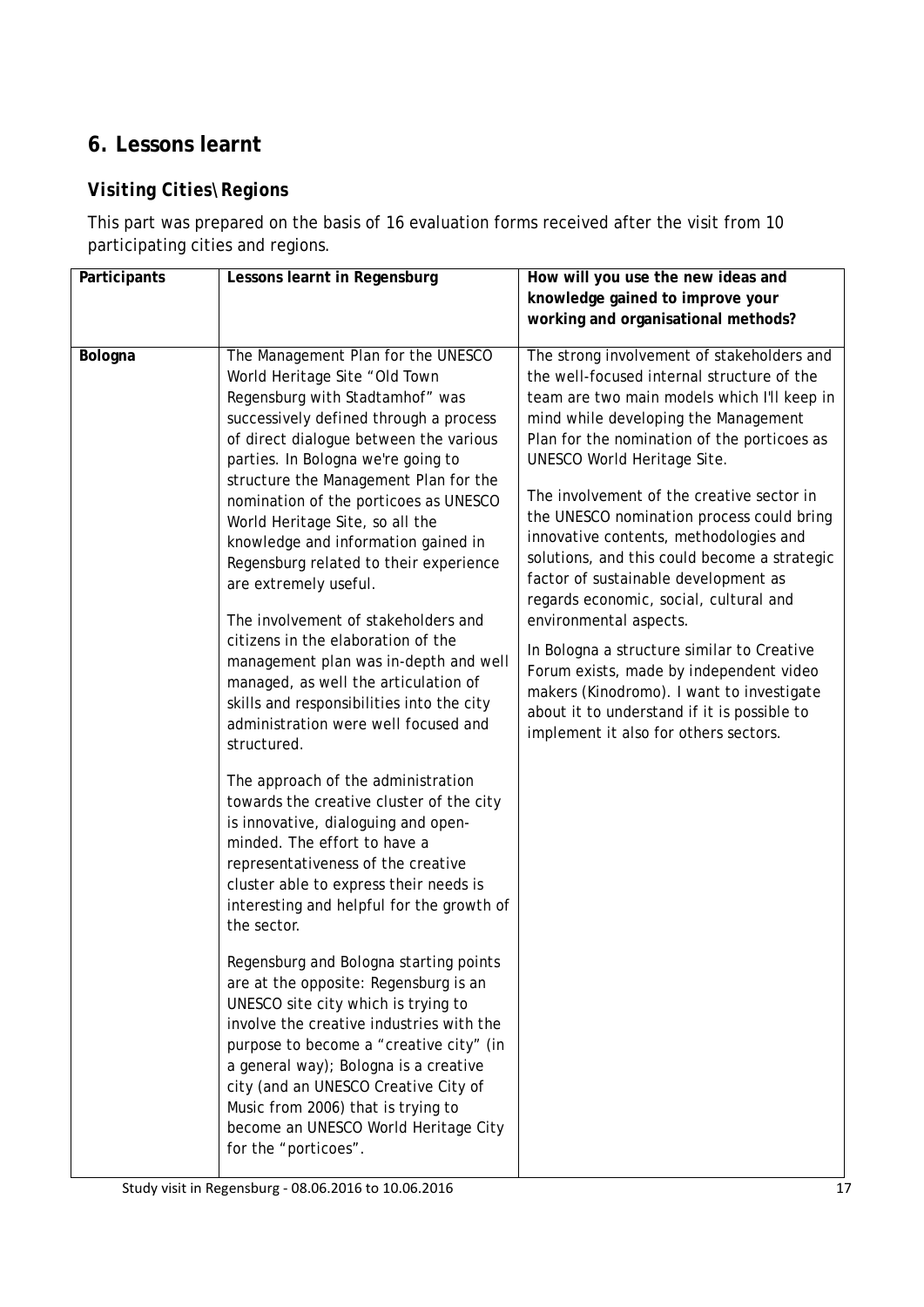|            | Looking at the good work of<br>Regensburg, Bologna needs to work on<br>the Management Plan (measurements,<br>stakeholders, citizens, etc.)<br>The Creative Forum structure is<br>interesting and smart. But I have doubts<br>about how it could be possible to<br>replicate it in Bologna because of the<br>fragmentation of the sector.                                                                                                                                                                                                                                                                                                                                                                                                                                                                                                                                                                                                                                                                                                                                                                                                                       |                                                                                                                                                                                                                                                                                                                                                                                                                                                                                                                                                                                                                                                                                                                                                                                                                                                                                                                                                                                                                                                                                                                                                                                                                                                                          |
|------------|----------------------------------------------------------------------------------------------------------------------------------------------------------------------------------------------------------------------------------------------------------------------------------------------------------------------------------------------------------------------------------------------------------------------------------------------------------------------------------------------------------------------------------------------------------------------------------------------------------------------------------------------------------------------------------------------------------------------------------------------------------------------------------------------------------------------------------------------------------------------------------------------------------------------------------------------------------------------------------------------------------------------------------------------------------------------------------------------------------------------------------------------------------------|--------------------------------------------------------------------------------------------------------------------------------------------------------------------------------------------------------------------------------------------------------------------------------------------------------------------------------------------------------------------------------------------------------------------------------------------------------------------------------------------------------------------------------------------------------------------------------------------------------------------------------------------------------------------------------------------------------------------------------------------------------------------------------------------------------------------------------------------------------------------------------------------------------------------------------------------------------------------------------------------------------------------------------------------------------------------------------------------------------------------------------------------------------------------------------------------------------------------------------------------------------------------------|
| Colchester | Different approaches from across<br>European countries to the question of<br>cultural industries support<br>How World Heritage Site status was<br>being used in Regensburg as a catalyst<br>for other changes<br>Different approaches to<br>governance/stakeholder participation                                                                                                                                                                                                                                                                                                                                                                                                                                                                                                                                                                                                                                                                                                                                                                                                                                                                               | Advocating for greater citizen/stakeholder<br>participation<br>within<br>cultural<br>planning<br>through having<br>case studies<br>new<br>to<br>demonstrate successful approaches<br>Public realm design in the heritage setting -<br>using case study to demonstrate alternative<br>approaches                                                                                                                                                                                                                                                                                                                                                                                                                                                                                                                                                                                                                                                                                                                                                                                                                                                                                                                                                                          |
| Gaziantep  | First of all, I'd like to emphasize the<br>fact that if all the cities are not facing<br>similar challenges and difficulties, they<br>are all thinking about improving the<br>daily life of their citizens through<br>culture. Of course, possibilities to<br>implement cultural activities and<br>projects are not the same as well as the<br>approaches.<br>Beyond the fact that Regensburg bears<br>an exceptional cultural heritage, the<br>city can remain authentic with a<br>modern life and through a very living<br>centre; thanks to the numerous<br>activities that the city organize all the<br>time and its policy based on creative<br>industries. The support given by the<br>Regensburg's municipality and its mayor<br>to projects as the "Degginger" is quite<br>admirable.<br>***<br>That we have to involve a lot of people<br>in the creative industries sector (politics<br>and civil society).<br>That an efficient management plan<br>takes time and patience and should take<br>in consideration the voices of all.<br>That Regensburg's management plan is<br>an example of successful urban<br>management and is unique as the same | Concerning Gaziantep and in my position,<br>there are more limited ways to create a<br>city planning as in Regensburg. But as we<br>have two archaeological sites on the<br><b>UNESCO World Heritage Tentative List</b><br>(Zeugma and Yesemek), the management<br>plan "Old Town of Regensburg with<br>Stadtamhof" is an impressive example of<br>the way to think the management plan,<br>even of course if all cities are different.<br>I found the ideas of integration of<br>contemporary architecture, urban repair<br>and design in the city extremely successful<br>and inspiring and a key for improving the<br>quality of the public spaces (notably the<br>concept of the "Art in open space" with the<br>synagogue).<br>I wish to call for a meeting with my<br>colleagues and the other departments of<br>my municipality to brief them about what I<br>learnt in Regensburg, notably on the<br>necessity we are to work and understand<br>each other to get things done well. The<br>implementation in Regensburg of the<br>management plan with an interdisciplinary<br>working group and the respect of the city of<br>the opinions and ideas presented by the<br>citizens is a very transferable GP.<br>***<br>Maybe start working more with volunteers |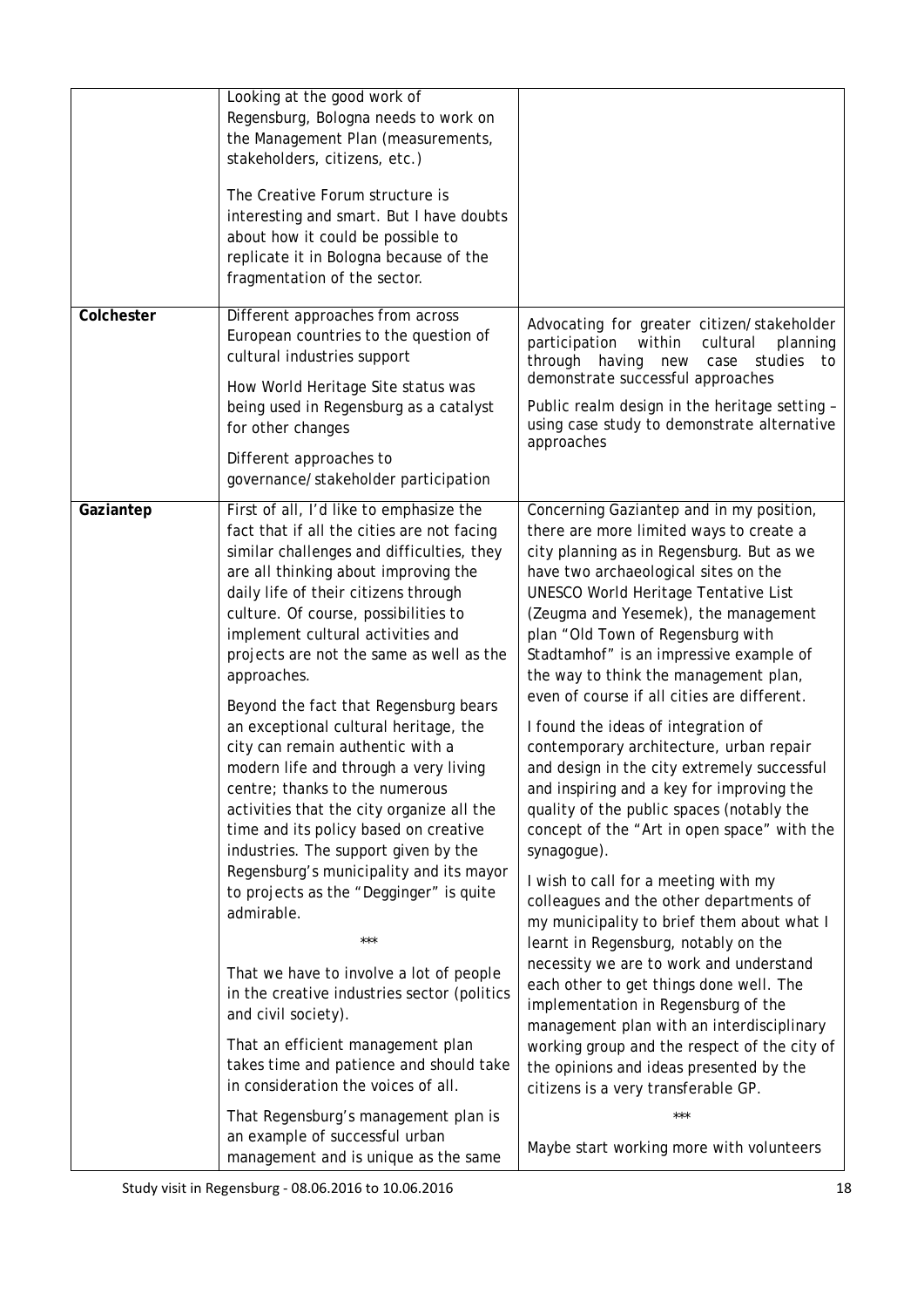|          | time (difficultly transferable).                                                                                                                                                                                                                                                                                                                                                                                                                                                                                                                                                                                                                                                                                                                                                                                                                                                                                                                                                                                         | and the other departments of the<br>municipality. And more effort from us in<br>general for providing awareness on cultural<br>heritage and its preservation.                                                                                                                                                                                                                                                                                                                                                                                                                                                                                                                                                                                                                                             |  |
|----------|--------------------------------------------------------------------------------------------------------------------------------------------------------------------------------------------------------------------------------------------------------------------------------------------------------------------------------------------------------------------------------------------------------------------------------------------------------------------------------------------------------------------------------------------------------------------------------------------------------------------------------------------------------------------------------------------------------------------------------------------------------------------------------------------------------------------------------------------------------------------------------------------------------------------------------------------------------------------------------------------------------------------------|-----------------------------------------------------------------------------------------------------------------------------------------------------------------------------------------------------------------------------------------------------------------------------------------------------------------------------------------------------------------------------------------------------------------------------------------------------------------------------------------------------------------------------------------------------------------------------------------------------------------------------------------------------------------------------------------------------------------------------------------------------------------------------------------------------------|--|
| Kalamata | Good management<br>plan<br>and<br>good<br>touristic plan<br>The way that the management plan was<br>created<br>(inclusive,<br>participatory,<br>bottom-up approach)<br>Very interesting project with virtual<br>reality that it also uses cultural<br>buildings of the city!<br>Very inclusive, innovative and imaginary<br>approach to motivate children to<br>participate in community projects. It is<br>easy, nice and transferable.<br>Combine your history with your future,<br>your traditions with your innovations,<br>ancient with modern. It is a city that<br>combines all of them and it is a lesson<br>learnt from this study visit how to do<br>and manage so.                                                                                                                                                                                                                                                                                                                                            | Create a touristic plan and use ideas and<br>methods learnt from the touristic plan that<br>Regensburg has (e.g. green card, funding<br>method, flyers used etc.)<br>Create a visitor centre for tourists and<br>citizens. It was a really nice idea and easy<br>transferable. It could also include the 3D<br>virtual reality project - create a game for<br>the visit centre.<br>Create a hub and co-working space like the<br>one that has been created in Regensburg.<br>Foster CCIs to come to Kalamata and have<br>their business there.<br>Create<br>projects with<br>other<br>common<br>countries for cultural heritage, especially<br>with Regensburg and especially during the<br>2018 that is the year of European Cultural<br>heritage<br>(e.g.<br>mobility project<br>with<br>children etc.) |  |
| Lublin   | The most important function of a city is<br>to be lively and comfortable for the<br>residents. The old city cannot only be a<br>tourist attraction. The city is a living<br>organism<br>and<br>it<br>cannot<br>limit<br>its<br>functions to the roles of a museum. The<br>main question is how to accommodate<br>historical space<br>to<br>modern<br>living<br>conditions.<br>We tend to perceive the city as<br>something immutable, while the city is<br>constantly changing and adapts to the<br>needs of residents. Therefore, we need<br>to open the city to creative industries,<br>because, on the one hand they express<br>the feelings of contemporary artists, on<br>the other hand they answer to the<br>needs of young consumers of art. How<br>introduce modern elements of<br>to<br>civilisation into historical area.<br>I got to know the benefits and problems<br>that a city has when on the UNESCO<br>world heritage list.<br>How to deal with the problem of public<br>transport in historical city. | I will use Regensburg as a example of good<br>management of the old town, which is a<br><b>UNESCO World Heritage Site</b><br>I have already shared my experience and<br>knowledge with my boss and my colleagues.<br>Everywhere I am in charge I am going to use<br>the new ideas I learnt during my study visit                                                                                                                                                                                                                                                                                                                                                                                                                                                                                          |  |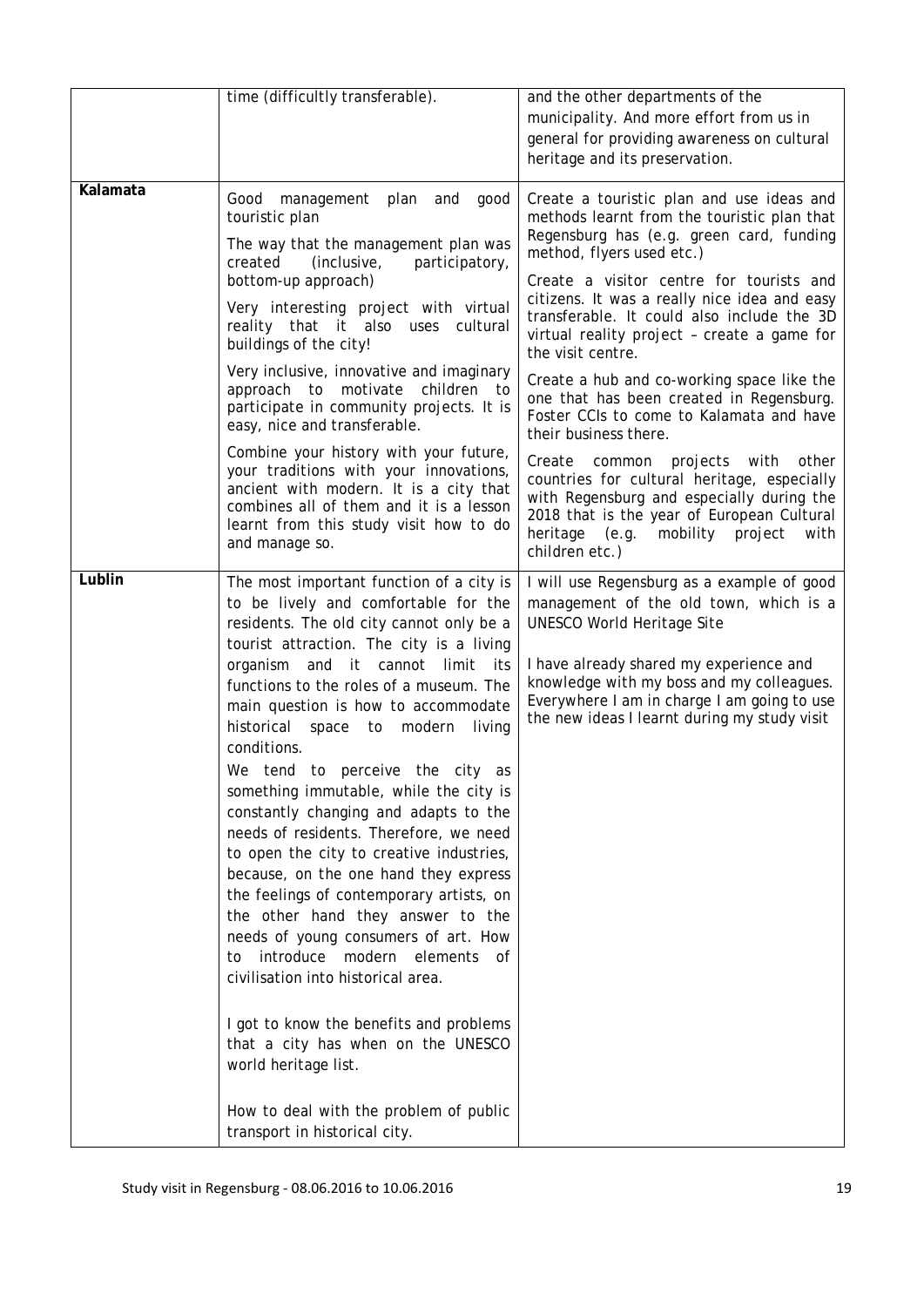| <b>Nice</b> | I learnt a lot about how a Management<br>Plan can be made, with a full<br>commitment of every stakeholder.<br>I was also very interested by the way<br>the visitors centre was conceived, and<br>by the results it shows today.<br>And at last, it was interesting to see<br>also that all these efforts can be<br>jeopardized very easily by one of the<br>strong stakeholders, which means that<br>the surveillance and the evaluation has<br>to be constant.<br>***<br>The exhibition content of the visitor<br>centre was very well thought. The visit<br>should not be thought as in a history<br>museum.<br>The work between the Faculty of Design<br>and the city of Regensburg to give<br>opportunity for students to install<br>temporary furniture in public space is<br>exceptional. The temporary experiences<br>increase understanding of the local<br>authorities.<br>Financial partners (arts patrons) should<br>be the actors of the creative process at<br>the beginning. | For my current mission, but also for any<br>other project in the future, these lessons<br>can have a direct impact on the way I<br>prepare any meeting, any partnership or<br>the management plan of an urban area, a<br>building, etc.<br>I will try to focus my view on the heritage<br>not on the history                                                                                                                                                                                                                                                                                                                                                                                                                                                                                                                                                             |
|-------------|--------------------------------------------------------------------------------------------------------------------------------------------------------------------------------------------------------------------------------------------------------------------------------------------------------------------------------------------------------------------------------------------------------------------------------------------------------------------------------------------------------------------------------------------------------------------------------------------------------------------------------------------------------------------------------------------------------------------------------------------------------------------------------------------------------------------------------------------------------------------------------------------------------------------------------------------------------------------------------------------|--------------------------------------------------------------------------------------------------------------------------------------------------------------------------------------------------------------------------------------------------------------------------------------------------------------------------------------------------------------------------------------------------------------------------------------------------------------------------------------------------------------------------------------------------------------------------------------------------------------------------------------------------------------------------------------------------------------------------------------------------------------------------------------------------------------------------------------------------------------------------|
| Porto       | Very interesting presentation of the<br>project of the World Heritage Visitor<br>Centre, with its goals and its contents in<br>order to present the territory and its<br>dynamics of the past - it is not a<br>museum, but an informal service of<br>easily understandable information for<br>everyone - from children to experts<br>Also important was to learn about the<br>model of development of the<br>Management Plan and its own strategies<br>of partnership with a set of other<br>entities and citizens. More than<br>heritage protection we should give<br>priority to its sustainability; the duality<br>of the main advantage vs the set of<br>small forces for the daily life of this<br>kind of urban territories. The<br>Management Plan as a tool and not a<br>goal in itself.                                                                                                                                                                                           | As we are reviewing our Management Plan<br>of the Historical Centre of Porto, the issue<br>of the participation of the other institutions<br>and their maintenance in the process of<br>implementation of the strategy is crucial. In<br>other hand, it's also important to structure<br>a strong and multi-disciplinary team for the<br>management of the Management Plan, but<br>in this case, a team more autonomous than<br>the team of Regensburg.<br>***<br>The management plan of Regensburg is<br>going to be of great help to us for the<br>revision of our own management plan for<br>the Historic Centre of Porto. We shall<br>analyse its structure, objectives and the<br>interventions proposed in their own plan.<br>The interventions applied to the context of<br>tourism and the development of creative<br>industries in Regensburg is seemingly good |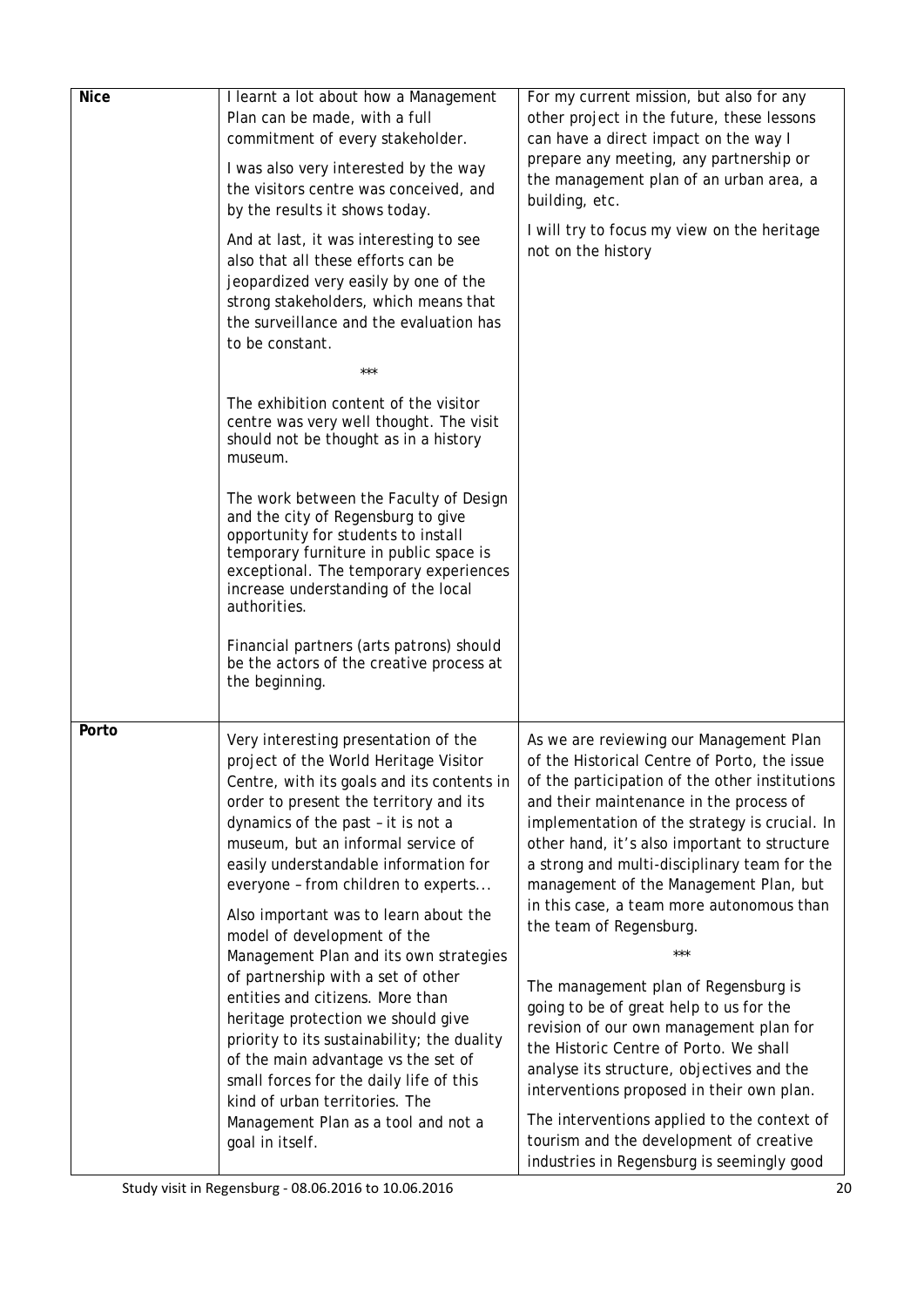|                                                                                                                                                                      | And the originality of some CCI projects<br>installed in the Historical Centre -<br>"Sharing Heritage" and "Bringing a<br>historic city to live" which we can<br>replicate in other contexts or thematic                                                                                                                                                                                                                                                                                                                | practices that may be applicable to our<br>city.                                                |
|----------------------------------------------------------------------------------------------------------------------------------------------------------------------|-------------------------------------------------------------------------------------------------------------------------------------------------------------------------------------------------------------------------------------------------------------------------------------------------------------------------------------------------------------------------------------------------------------------------------------------------------------------------------------------------------------------------|-------------------------------------------------------------------------------------------------|
|                                                                                                                                                                      | areas.                                                                                                                                                                                                                                                                                                                                                                                                                                                                                                                  |                                                                                                 |
|                                                                                                                                                                      | ***                                                                                                                                                                                                                                                                                                                                                                                                                                                                                                                     |                                                                                                 |
|                                                                                                                                                                      |                                                                                                                                                                                                                                                                                                                                                                                                                                                                                                                         |                                                                                                 |
| It was important to me to known the<br>management plan of the city. The<br>presentation allowed us to understand<br>in detail the document elaborated for<br>UNESCO. |                                                                                                                                                                                                                                                                                                                                                                                                                                                                                                                         |                                                                                                 |
|                                                                                                                                                                      | Also, the presentation of the "Tourism<br>in World Heritage" was very interesting<br>and quite useful. To know in detail how<br>the Tourismus GmbH understand how<br>and which kind of support is being put<br>available for that specific service and<br>finally the discussions that were being<br>generated by the participating guests<br>about the negative impacts of an<br>excessive presence of tourists on the<br>future of the city were great<br>information.                                                |                                                                                                 |
|                                                                                                                                                                      | The visits were successfully organised,<br>of course it allowed us to visit the<br>beautiful Historic Centre, including its<br>wonderful rehabilitated buildings,<br>attractive public spaces and to see its<br>nice quality of life. Visiting the Historic<br>Centre made us understand that it was,<br>of course a patrimonial heritage, but<br>also an urban space where there are<br>residents, local employment, quality<br>services and shops, and where tourism<br>is well oriented and very much so<br>desired. |                                                                                                 |
| <b>Three Sisters</b>                                                                                                                                                 | Similar<br>challenges<br>in<br>heritage<br>management regardless of scale                                                                                                                                                                                                                                                                                                                                                                                                                                               | Shared space concept worth exploring                                                            |
|                                                                                                                                                                      |                                                                                                                                                                                                                                                                                                                                                                                                                                                                                                                         | Visitor Centre concept to orientate visitors                                                    |
|                                                                                                                                                                      | Concept of Visitor Centre vs Museum<br>Need for data- Evidence based decision                                                                                                                                                                                                                                                                                                                                                                                                                                           | EU element to proposed Design Summit<br>with Design Council utilising linkages made<br>on visit |
|                                                                                                                                                                      | Shared space/street                                                                                                                                                                                                                                                                                                                                                                                                                                                                                                     | Work and network exchanges with specific<br>groups of our size, scale and type.                 |
|                                                                                                                                                                      | That while problems are different in                                                                                                                                                                                                                                                                                                                                                                                                                                                                                    | Organise small study visits of our own.                                                         |
|                                                                                                                                                                      | scale the solutions can be relevant.                                                                                                                                                                                                                                                                                                                                                                                                                                                                                    | Set up networks within our county and<br>region for culture and innovation.                     |
|                                                                                                                                                                      | That there are many ways/differing                                                                                                                                                                                                                                                                                                                                                                                                                                                                                      |                                                                                                 |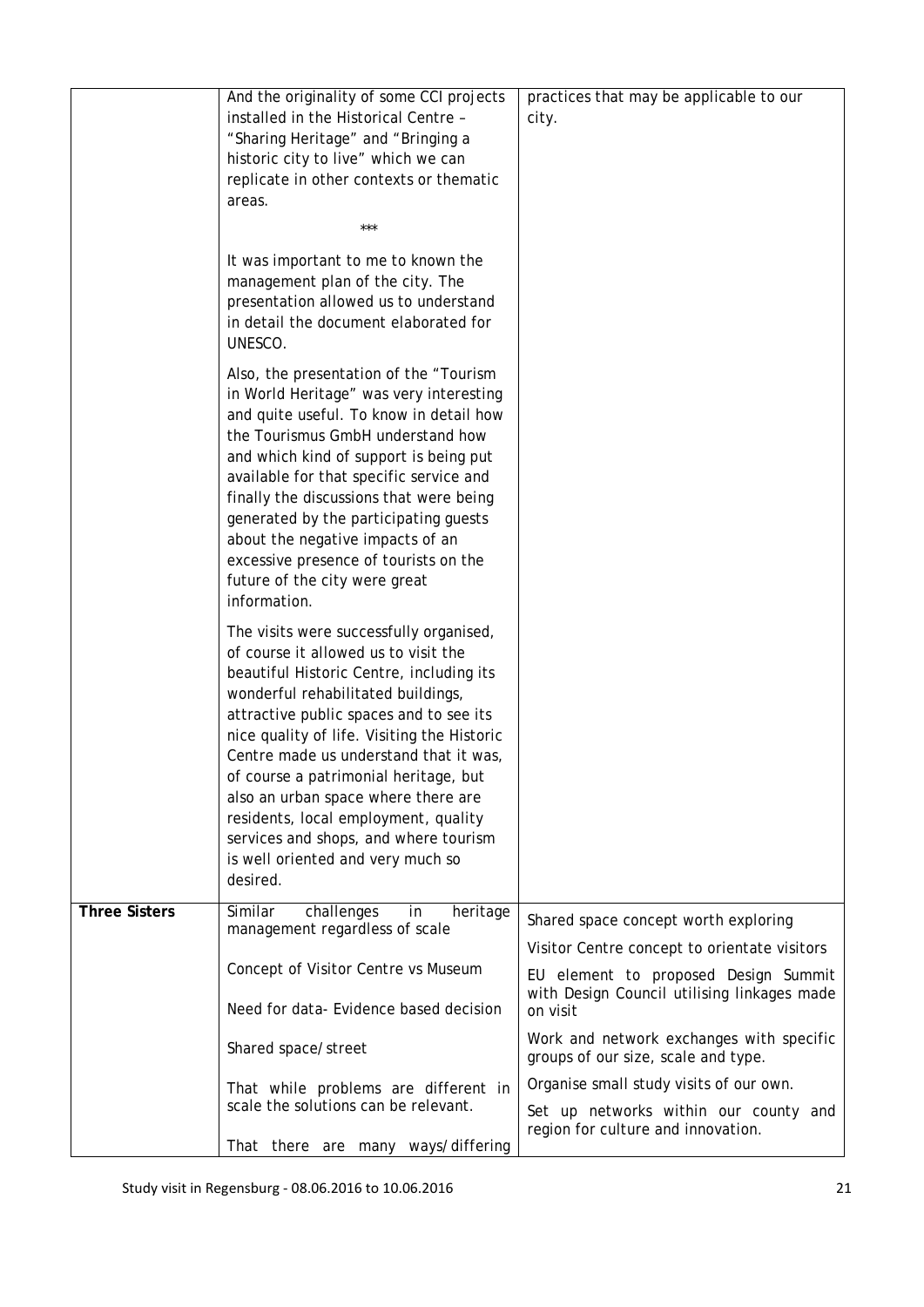| solutions across Europe.                                                                                                                                                                                                                                                                                                                                                                                                                                                                                                                                                                                                                                                                                                                                                                                                                                                                 |                                                                                                                                                                                                                                                                                                                                                                                                     |
|------------------------------------------------------------------------------------------------------------------------------------------------------------------------------------------------------------------------------------------------------------------------------------------------------------------------------------------------------------------------------------------------------------------------------------------------------------------------------------------------------------------------------------------------------------------------------------------------------------------------------------------------------------------------------------------------------------------------------------------------------------------------------------------------------------------------------------------------------------------------------------------|-----------------------------------------------------------------------------------------------------------------------------------------------------------------------------------------------------------------------------------------------------------------------------------------------------------------------------------------------------------------------------------------------------|
| That networking can help to solve<br>problems                                                                                                                                                                                                                                                                                                                                                                                                                                                                                                                                                                                                                                                                                                                                                                                                                                            |                                                                                                                                                                                                                                                                                                                                                                                                     |
| It was really interesting to get the<br>Visby<br>knowledge that the conditions are so<br>very different between the participant<br>countries in terms of economic<br>resources as well as in how the<br>politicians are viewing the importance<br>of culture.<br>Very important to get good arguments<br>and examples of how Regensburg had<br>built their organisations to be able to<br>achieve both the visitors centre and the<br>location for creative meetings such as<br>Degginger.<br>Interesting to see how Regensburg built<br>the organisation for the process of<br>producing a management plan for the<br>world heritage.<br>***<br>The visit provided for a good exchange<br>between the host and Visby, lessons<br>were learnt from World Heritage<br>Management plan, visitor centre,<br>overall management and urban<br>development as well as CCI<br>projects/strategy | I think it's very important to try to keep the<br>contacts updated and keep interacting,<br>asking, discuss matters with the other<br>participants.<br>***<br>We will integrate Regensburg as an example<br>in our World Heritage management plan<br>prosecco in relation to planning, visitor<br>centre, participatory approach and<br>combination potential of world heritage<br>and CCI strategy |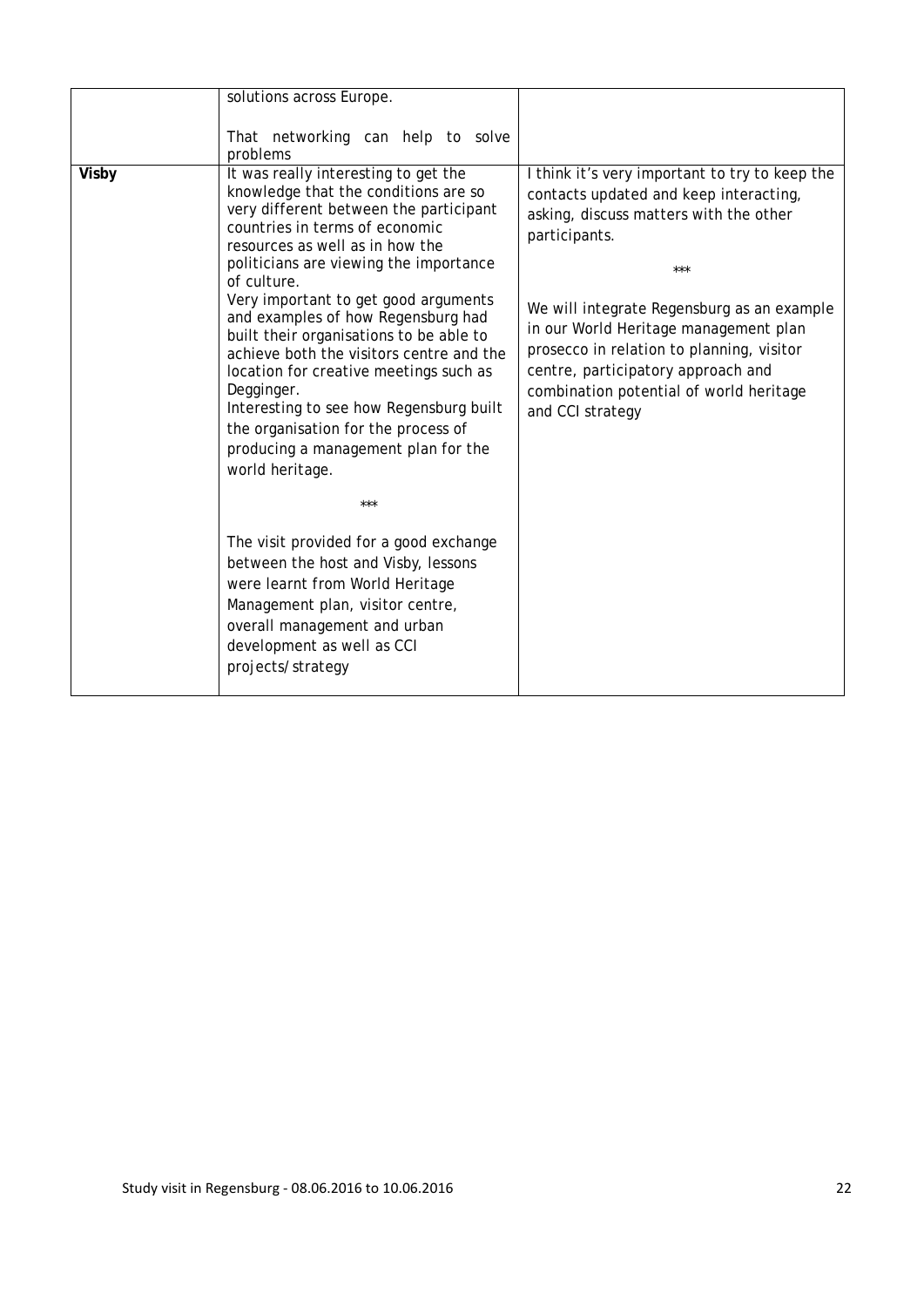### <span id="page-22-0"></span>**7. Conclusions**

Undoubtedly, Regensburg is a special case in terms of the role that heritage and CCI can play in urban development. It is obvious that it is not a case of using culture to promote economic development, since this is a territory with very high growth rates linked to the strong momentum of industrial activity. Heritage is presented as an opportunity to maintain multifunctional and diversified activities in the historical centre and as an intrinsic means to satisfy citizens' cultural rights and turn Regensburg into a vibrant city, not only for its visitors but especially for its residents.

In addition, there is no doubt that the design model of the Integrated Management Plan of the historical centre has been developed with a high degree of excellence. Both the participation model and the concretion of the "visitor centre" are quite remarkable. However, there is still a need to define the desirable touristic model and the city's "storytelling" from a more general discursive point of view.

The recent urban policy strategy that connects the context of the historical urban heritage with the development of cultural and creative activities is both very interesting and appropriate. The chosen model, which includes a) the creation of the figure of the CCI Cluster Manager as a link between the city and the sector's key stakeholders b) the promotion of a physical meeting space such as the Degginger in the historical centre and c) the articulation of a lobby/discussion forum – KreativForum, is still too recent to evaluate the success of its impacts. However, it lays very good foundations for the implementation of future plans to search for new spaces and models to develop cultural and creative activities. In this sense, it is expected that key stakeholders will seek greater autonomy to generate a more bottom-up definition of the development strategies for the CCI sectors.

What is apparent in this case is the enormous potential of heritage as a driver of CCI activities. During this study visit, we have been introduced to a wide range of uses of heritage, be it as an input (3D digitalisation for videogames, augmented reality for touristic, communication and advertising purposes) or as a context (dramatized visits, cinema on the walls, educational experimentation with architecture, design of urban furniture adapted to the needs of protected spaces…).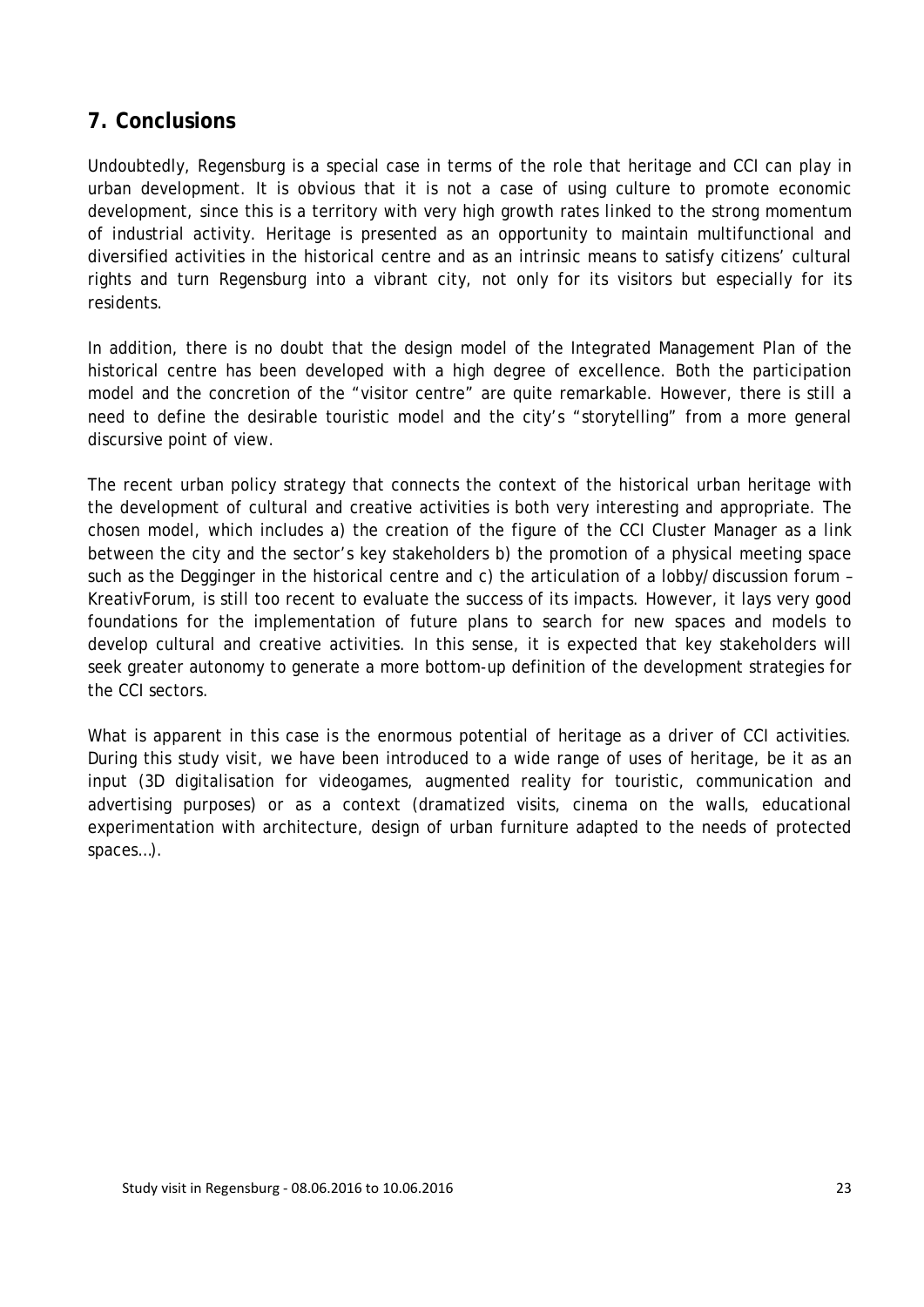# <span id="page-23-0"></span>**Annex 1: List of participants**

| <b>Name</b>             | City/Region    | Position                                                      |
|-------------------------|----------------|---------------------------------------------------------------|
| Luigi Virgolin          | Bologna        | Urban Marketing and Tourism Office, City of Bologna           |
| Silvia Porretta         | Bologna        | Urban Marketing and Tourism Office, City of Bologna           |
| Hana Loftus             | Colchester     | <b>Creative Colchester Partnership Board</b>                  |
| Sylvie FONTANA          | Gaziantep      | Project expert, representative for UNESCO                     |
| <b>YILMAZ</b>           |                | <b>Creative Cities</b>                                        |
| Ökkes AYTEKIN           | Gaziantep      | Foreign Affairs expert                                        |
| <b>Ektor Tsatsoulis</b> | Kalamata       | Executive Director, KALAMATA:21 - Candidacy Office            |
|                         |                | (European                                                     |
|                         |                | Capital of Culture Candidate City)                            |
| Georgia Giannakea       | Kalamata       | <b>Communication and International Relations</b>              |
|                         |                | Officer, KALAMATA: 21 - Candidacy Office                      |
| <b>Piotr Mazur</b>      | Lublin         | Head of Division of Inspection of Monuments, City of Lublin   |
| Magdalena               | Lublin         | Officer, City of Lublin, Department of Culture                |
| Wójtowicz               |                |                                                               |
| <b>Julie REYNES</b>     | <b>Nice</b>    | Deputy director "Mission Promenade", City of Nice             |
| Aymeric JEUDY           | <b>Nice</b>    | Project officer, City of Nice                                 |
| Margarida               | Porto          | Porto Vivo                                                    |
| Guimaraes               |                |                                                               |
| Paulo Valença           | Porto          | Director of Planning and Operational Managing, Porto Vivo,    |
|                         |                | SRU (Society for Urban                                        |
|                         |                | Regeneration)                                                 |
| Catherine               | Reims          | Municipal councillor in charge of cultural                    |
| COUTANT                 |                | heritage (intangible and UNESCO heritage)                     |
| Deborah Copen           | Reims          | Director of the Culture Department, Municipality of Reims     |
| <b>Colette Byrne</b>    | <b>Three</b>   | Chief Executive, Kilkenny County Council                      |
|                         | <b>Sisters</b> |                                                               |
| John Carley             | <b>Three</b>   | Director of Services, Wexford County Council                  |
|                         | <b>Sisters</b> |                                                               |
| <b>Elene Negussie</b>   | Visby          | World Heritage Site Manager, Hanseatic Town of Visby, Region  |
|                         |                | Gotland                                                       |
| Christian Hegardt       | Visby          | <b>City Architect</b>                                         |
| Catrine Wikström        | Visby          | Regional Culture Strategist, Region Gotland/Office of Culture |
|                         |                | & Leisure                                                     |

#### **The team in Regensburg**

#### **Sebastian Knopp**

Cluster Culture and Creative Industries Manager

Department for Economic and Research Affairs, City of Regensburg

#### **Christina Ostrower**

Cluster Culture and Creative Industries Officer

Department for Economic and Research Affairs, City of Regensburg

#### **Laura Steinbauer**

Study visit in Regensburg - 08.06.2016 to 10.06.2016 24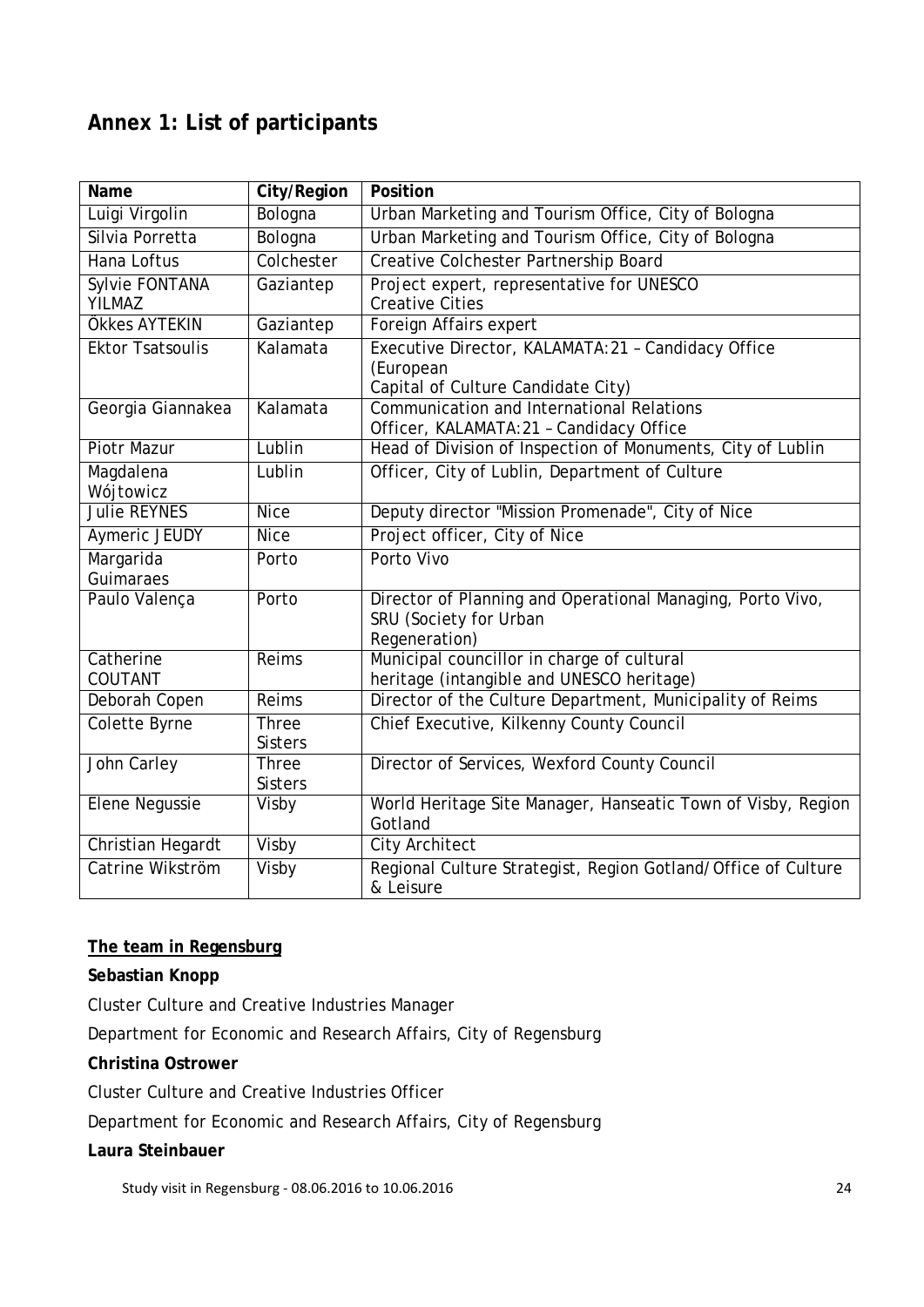Cluster Culture and Creative Industries Officer Department for Economic and Research Affairs, City of Regensburg **Experts Pau Rausell-Köster (University of Valencia, Spain)** *Role during the visit: Lead expert* **Nils Scheffler – Urban expert** *Role during the visit: External expert* **Support Cécile Houpert (EUROCITIES)** Project support officer – Culture for cities and regions